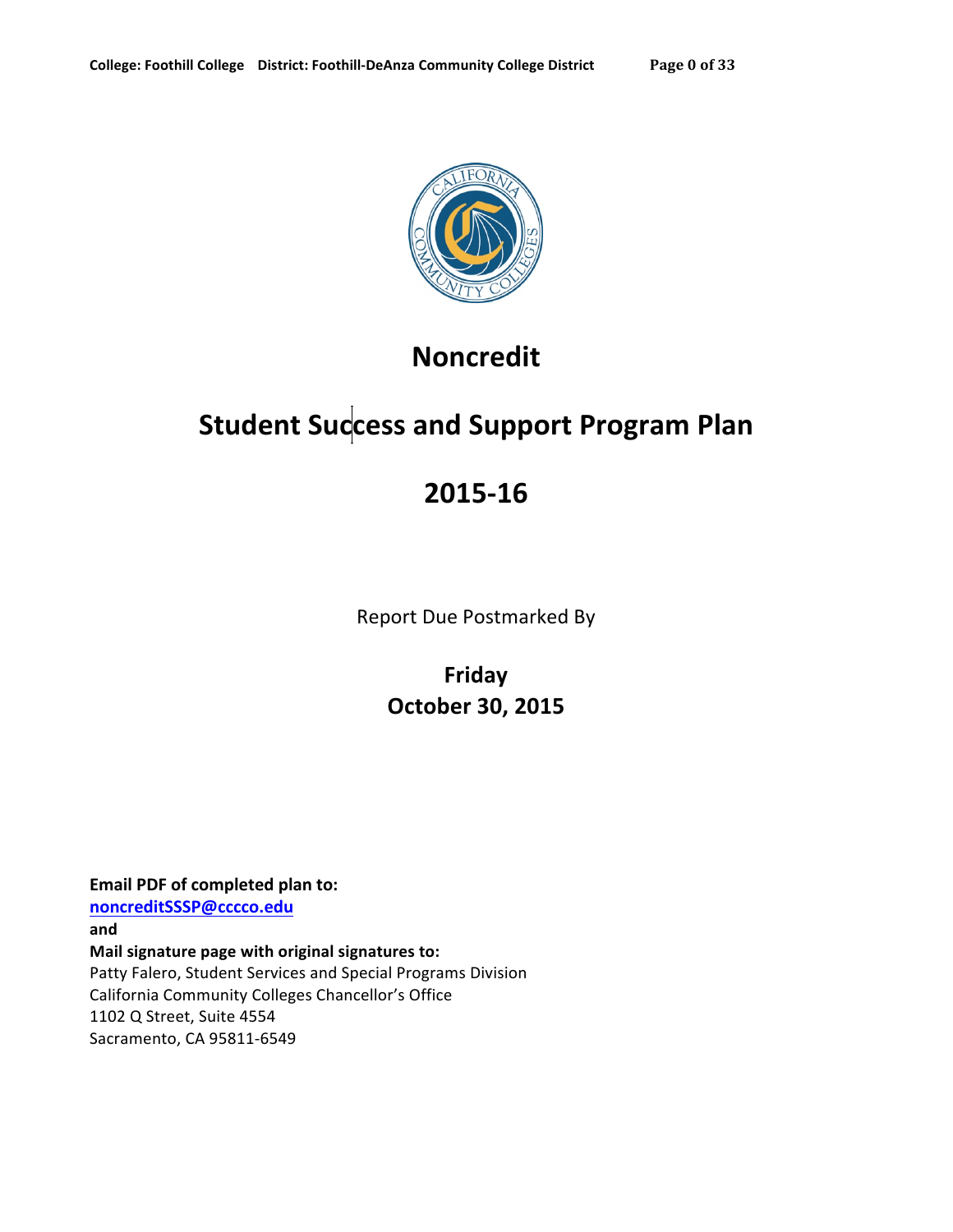### **INTRODUCTION**

The noncredit Student Success and Support Program (SSSP) plan aids the college or noncredit adult education program in planning and documenting how SSSP services will be provided to noncredit students. The goal of this program is to increase student access and success by providing students with core SSSP services to assist them in achieving their educational and career goals.

In accordance with the Student Success Act of 2012, each college and noncredit adult education program accepting SSSP funds must provide noncredit students with the following core services:

- Orientation
- Assessment and placement
- Counseling, advising, and student education planning By the end of the second term of attendance, students should receive a Noncredit Student Education Plan (NSEP). This plan is distinguished from the comprehensive and abbreviated plans provided to credit students. It is designed specifically for nonexempt, noncredit students who enroll to earn diplomas or career technical certificates, enhance skills, maintain a certificate or license, or participate in career pathways.<sup>1</sup> NSEPs should be completed as soon as possible for students enrolled in shortterm programs.
- Follow-up services

These services are targeted toward students who are enrolled in basic skills courses or students who have not identified an education goal and course of study. Services may include additional counseling, advising and education planning as well as referrals to additional resources.

Colleges and noncredit adult education programs may expend noncredit SSSP funds for core services to students enrolled in the following noncredit education program categories<sup>2</sup>:

- Elementary and Secondary Basic Skills (Math/Engl/ESL)
- English as a Second Language
- Short-Term Vocational
- Workforce Preparation

Please refer to the Program and Course Approval Handbook and the Chancellor's Office website for curriculum and instruction for more information on the program and course approval process.

Colleges and noncredit adult education programs receiving noncredit SSSP allocations are required to provide a one-to-one match for each categorical dollar with district funds.

Note that this plan also requests the attachment of a roster for the college or noncredit adult education program noncredit SSSP advisory committee. It is recommended that this committee be established prior to completing the plan to guide the provision of noncredit SSSP services. (See attached)

 $1$  Student Services element SS01 in the CCCO MIS Data Elements Dictionary provides a complete list of student goals. http://extranet.cccco.edu/Portals/1/TRIS/MIS/Left\_Nav/DED/Data\_Elements/SS/SS01.pdf

 $2$  Please refer to the Data Elements Dictionary under Course Data Elements (CB 22) for descriptions of these programs. http://extranet.cccco.edu/Portals/1/TRIS/MIS/Left\_Nav/DED/Data\_Elements/CB/cb22.pdf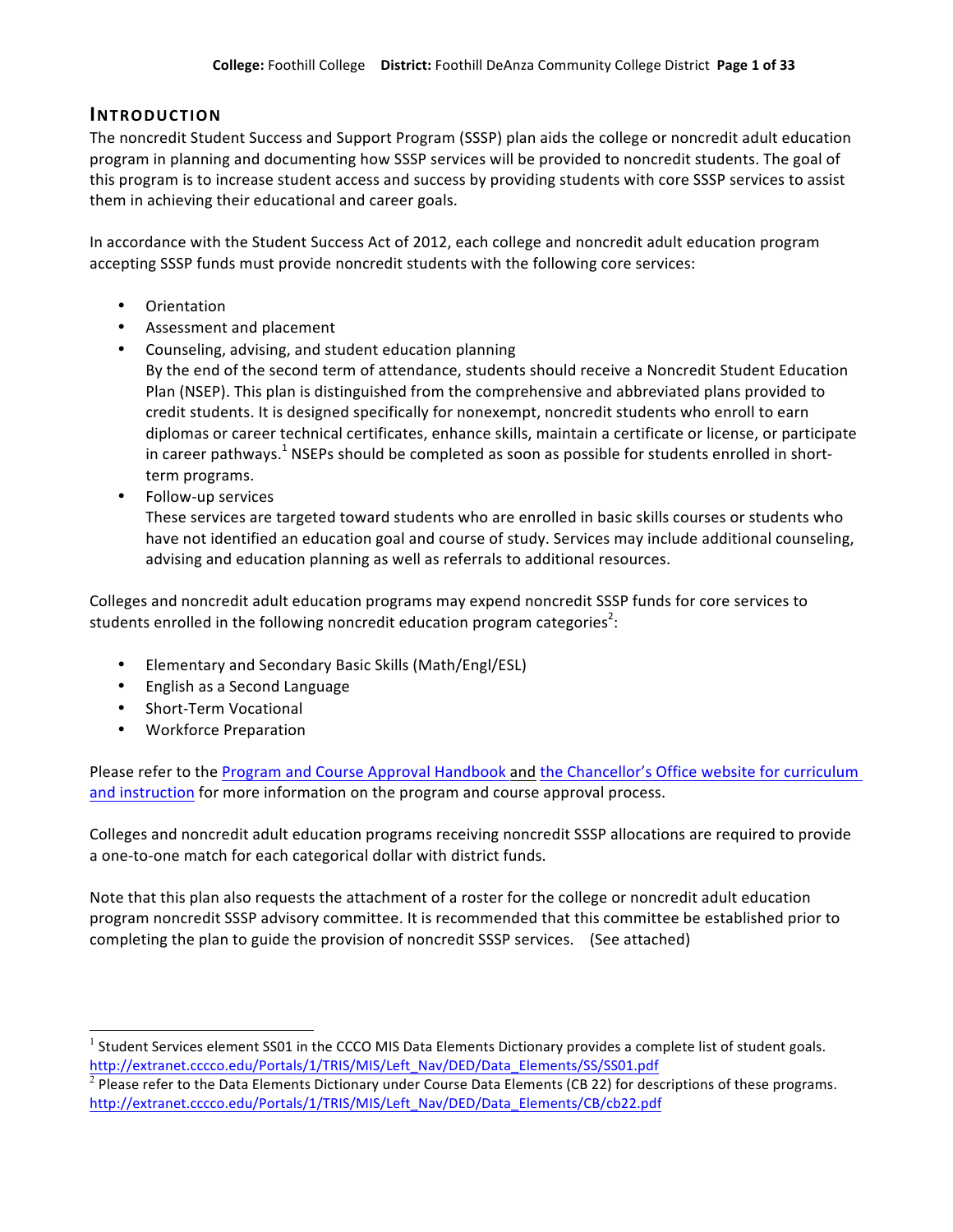### **INSTRUCTIONS AND GUIDELINES**

*Please&carefully&review&instructions and&resources, including&the&SSSP&Handbook,&SSSP&Funding&Guidelines,& relevant&sections&of&the&Education&Code and title&5 regulations before&completing&the noncredit&SSSP plan.* Links to these documents and other resources are provided at the end of the plan template for your *convenience.*

The program plan is a Word document. As you enter your responses, the document will expand to accommodate the information provided. When completed, save the document as a PDF file and email it, along with the budget plan, to noncreditSSSP@cccco.edu. Include the name of the college or noncredit adult education program and "Noncredit SSSP Plan" in the subject line. Mail the signature page with original signatures by the postmark date to the address indicated on the cover sheet.

The program and budget plans must be submitted annually. These plans enable colleges and noncredit adult education programs to describe implementation of the noncredit SSSP provided with noncredit SSSP funding and with matching funds. The plan should draw a succinct, but accurate, portrait of your noncredit SSSP activities and staffing shall be developed through consultation with faculty, staff, administrators and students, per title 5, section 55510(b).

In addition, section 78211.5(b) of the Education Code permits colleges and noncredit adult education programs to expend SSSP categorical funds only on activities approved by the Chancellor. Please be sure all expenditures are consistent with the SSSP Funding Guidelines or your plan may not be approved. The information provided and the funding source (i.e., noncredit SSSP funds or matching funds) should be clearly indicated and cross-referenced in the plan narrative and in the budget section. The program and budget plans will also be compared with the colleges' Noncredit SSSP Year-End Expenditure Report to monitor for consistency. Note that SSSP funds may not be used to supplant general or state categorical (restricted) funds currently expended on SSSP activities. Any services provided should supplement--not supplant--any services provided to students currently participating in college categorical programs and any other federal, state, and county programs.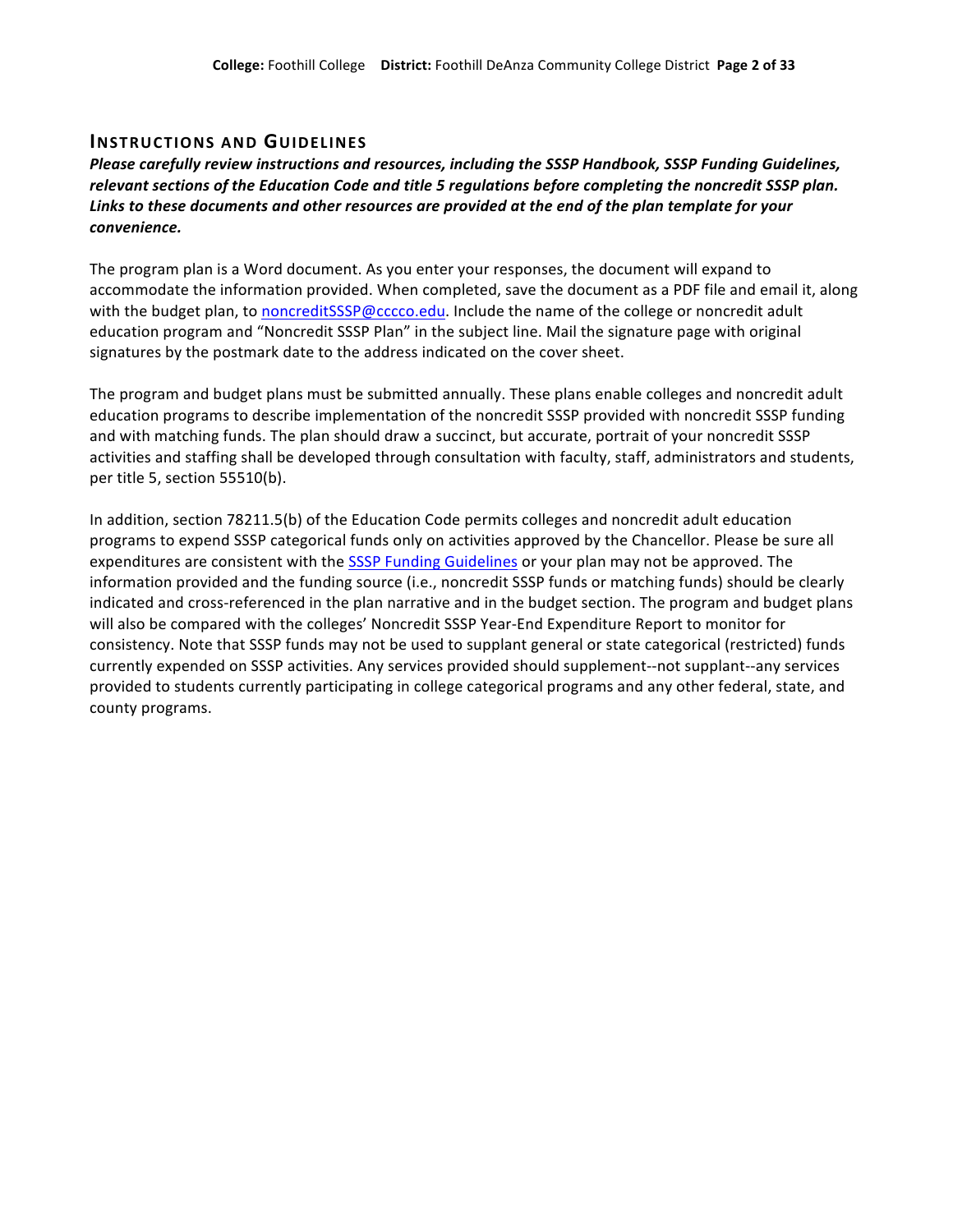### **GENERAL OUTLINE**

The noncredit SSSP plan is divided into six sections, described below. The budget plan is a separate document.

- I. Signature Page
- II. Noncredit Student Success and Support Program Services
	- a. Core Services
		- i. Orientation
		- ii. Assessment and Placement
		- iii. Counseling, Advising, and Student Education Planning
		- iv. Follow-Up Services
	- b. Additional Match Expenditures
- III. Policies
	- i. Exemption Policy
	- ii. Appeal Policies
	- iii. Prerequisite Procedures
- IV. Professional Development
- V. Institutional Research
- VI. Plan Coordination
- VII. Attachments
	- A: Noncredit SSSP Plan Participants
	- B: SSSP Organizational Chart
	- C: Noncredit SSSP Advisory Committee
	- D: Other (optional)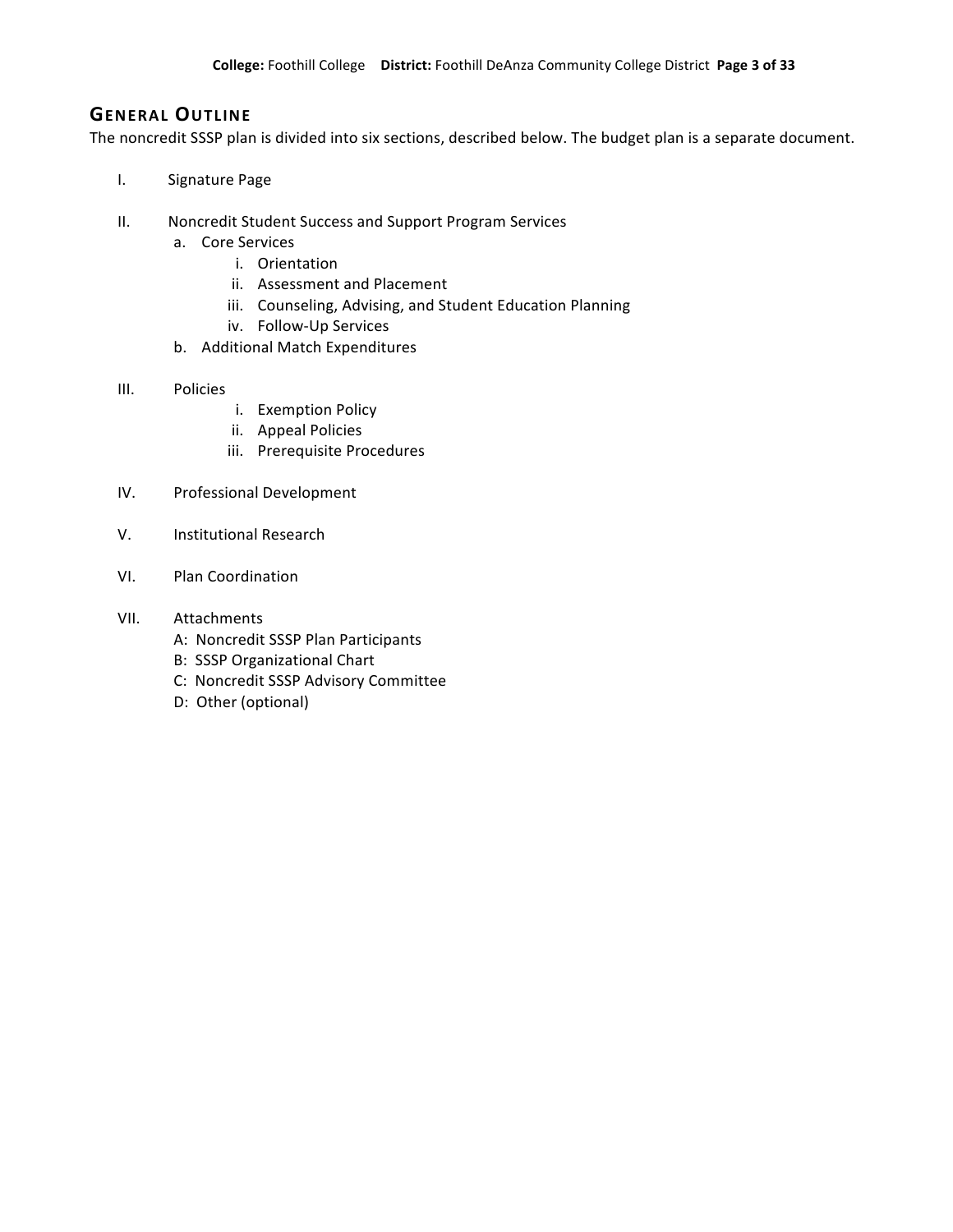# **SECTION I. SIGNATURE PAGE**

College/Noncredit Adult Education Program: Foothill College

District Name: Foothill-De Anza Community College District

\_\_\_\_\_\_\_\_\_\_\_\_\_\_\_\_\_\_\_\_\_\_\_\_\_\_\_\_\_\_\_\_\_\_\_\_\_\_\_\_\_\_\_\_\_\_\_\_\_\_\_\_\_\_\_\_\_\_\_\_\_

We certify that noncredit SSSP funds will be expended in accordance with the provisions of Chapter 2 (commencing with section 55500) of Division 6 of title 5 of the *California Code of Regulations* and the SSSP Funding!Guidelines*.*

Laureen Balducci, MS

| Noncredit SSSP Director/Coordinator (Typed Name/Title and Signature)      |                |
|---------------------------------------------------------------------------|----------------|
| Phone: 650-949-7823<br>Email: balduccilaureen@foothill.edu                | Date: 10/28/15 |
| Denise Swett, EdD                                                         |                |
| Noncredit SSSP Supervising Administrator (Typed Name/Title and Signature) |                |
| Phone: 650-949-7534 Email: swettdenise@foothill.edu                       | Date: 10/28/15 |
| Bernata Slater                                                            |                |
| Chief Business Officer (Typed Name and Signature)                         | Date: 10/28/15 |
| Carolyn Holcroft, PhD                                                     |                |
| Academic Senate President (Typed Name and Signature)                      | Date: 10/28/15 |
|                                                                           |                |
| Karen Smith                                                               | Date: 10/28/15 |
| Classified Senate President (Typed and Signature)                         |                |
| Kimberlee Messina, EdD                                                    |                |
|                                                                           | Date: 10/28/15 |
| Chief Executive Officer (Typed Name and Signature)                        |                |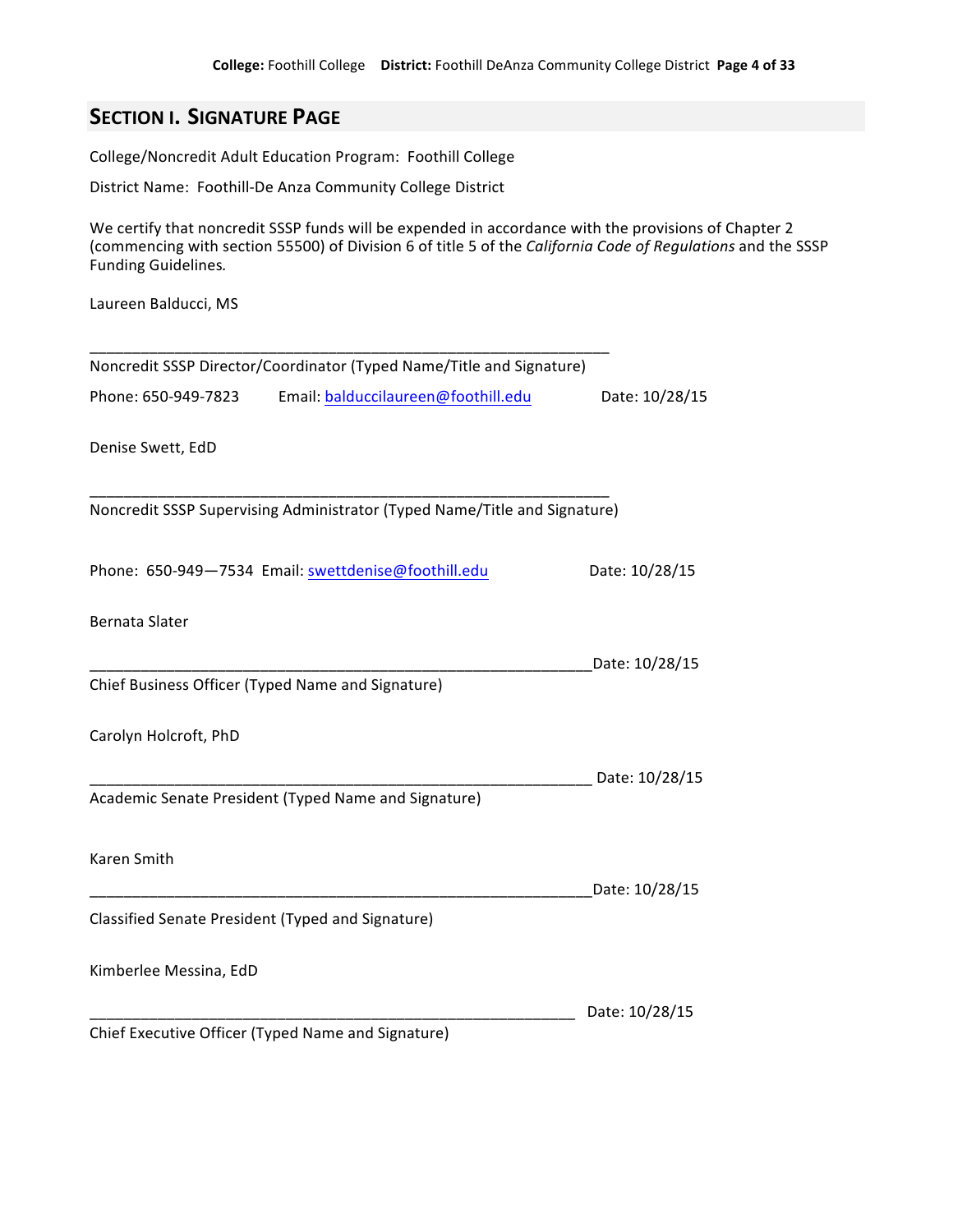Contact information for person preparing the plan:

Name: Laureen Balducci **1988 1998 120 Except 120 Except** Title: Associate Vice President of Student Services

Email: balduccilaureen@foothill.edu Phone: 650-949-7823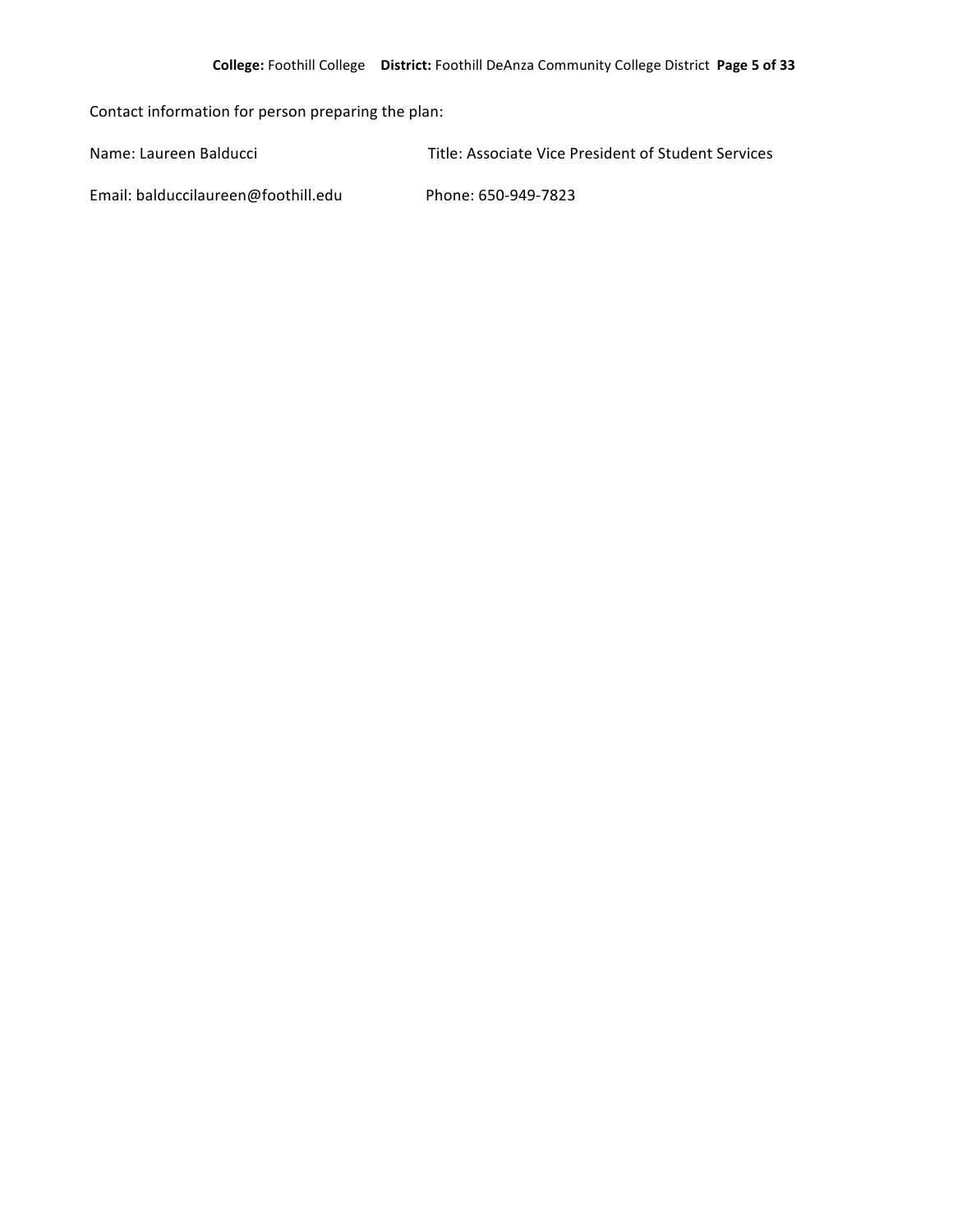## **SECTION II. NONCREDIT STUDENT SUCCESS AND SUPPORT PROGRAM SERVICES**

**Directions:** Describe the approach your college or noncredit adult education program is taking to meet its responsibilities under title 5 for the following noncredit SSSP services: (1) orientation; (2) assessment and placement; (3) counseling, advising, preparation of the Noncredit Student Education Plan (NSEP) and other education planning services; and (4) follow-up and other services. **Please provide concise responses for each numbered item listed in each section. As you enter your responses, the document will expand to accommodate the information provided.** Please refer to the SSSP Handbook for more information on title 5 requirements.

You must report projected expenditures related to these items in the budget plan. Include all staff costs (salaries and benefits) for each position and the direct cost to purchase, develop or maintain technology tools specifically for all core services detailed below.

## **IIa. Core+Services**

### **i. Orientation**

Title 5, section 55521, requires orientation to include the topics listed below. Any orientation that does not include the topics listed in title 5 is not eligible for SSSP funding. General outreach activities are also not eligible for this funding.

- Academic expectations and progress standards pursuant to section 55031.
- Maintaining registration priority pursuant to section 58108.
- Prerequisite or co-requisite challenge process pursuant to section 55003.
- Description of available programs, support services, and campus facilities, and how they can be accessed.
- Academic calendar and important timeline.
- Registration and costs related to attendance.
- Available education planning services.
- Other issues, policies, and procedures determined necessary to provide a comprehensive orientation to students.
- 1. Give a brief and specific overview of your orientation services or plans for developing and implementing these services.

Student Orientation, Assessment and Registration (SOAR) events at Foothill College are the mainstays in serving both credit and noncredit students with pursuing their college goals. We have also have hosted SOAR-on-the-Go events at area high schools, community centers, and at our satellite campus on Middlefield Road, Palo Alto. With SOAR-on-the-Go events at local area high schools, students were able to ask specific questions related to attending Foothill College as well as go through the matriculation process of building an educational plan (building an abbreviated ed plan on-the spot with a counselor (with a comprehensive plan within 2 quarters of their attendance), and registering for classes. Staff for SOAR events includes various staff, faculty, counseling faculty, and students.

During SOAR events, students receive an orientation involving 3SP, counseling, transfer and career preparation, financial aid, DSPS, and EOPS. Students then take the math and English placement tests (as needed for NC), and the parents (if applicable) of those students stay with members of the SOAR team so that any questions they have about Foothill College and its service and course offerings can be addressed. After the students test, they immediately receive a print out of their test scores.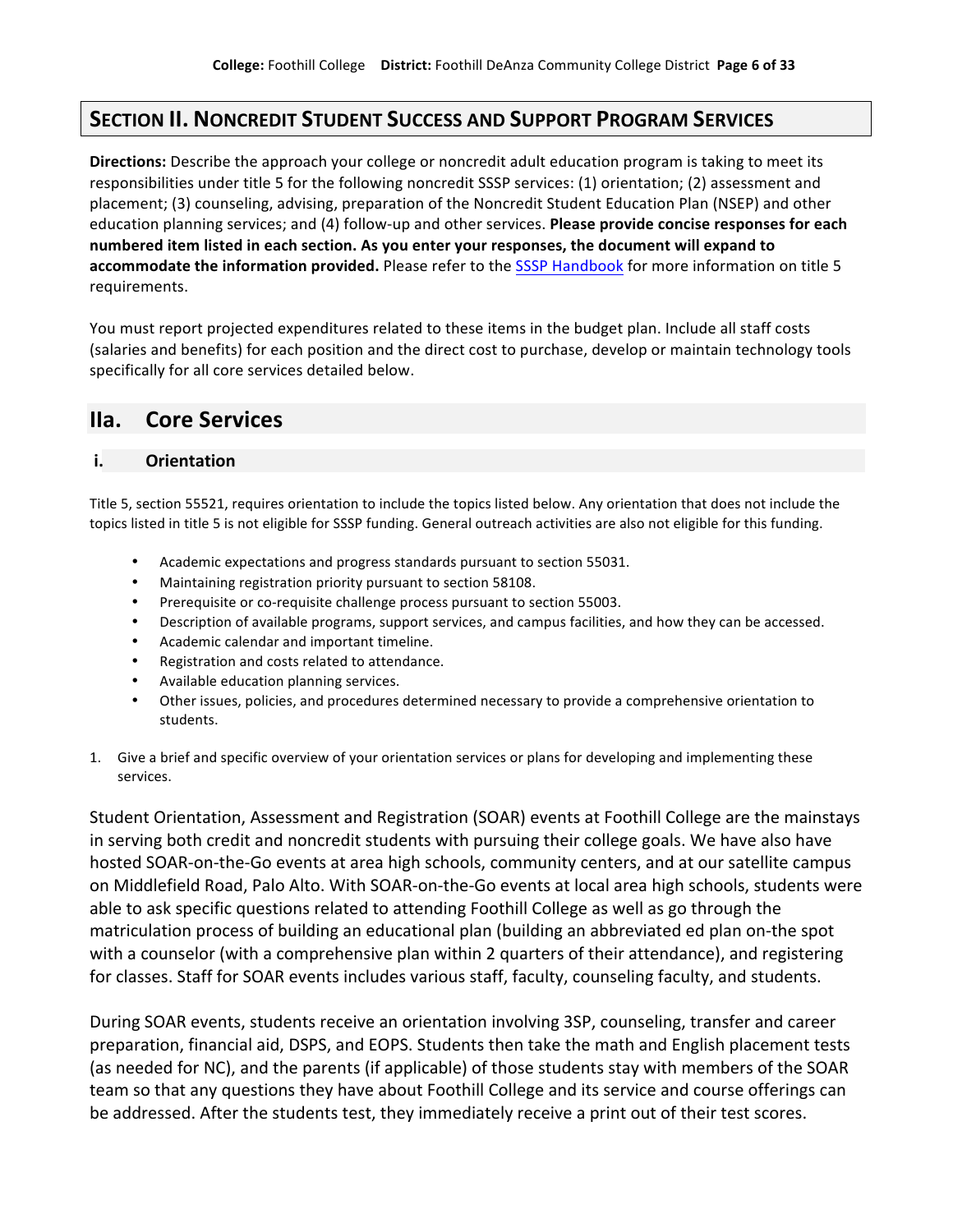Students then see a counselor to collaboratively create an abbreviated educational plan and discuss their plan for taking both credit and noncredit classes.

All SOAR events have Spanish-speaking staff and faculty counselors available to accommodate English Language Learners in attendance.

In addition, Foothill College also offers Information Nights for the following groups:

- New students
- New Adult & Re-Entry students
- First Year Experience
- AB 540/Dreamers College Night
- Student Athletes
- Family Engagement Institute Bridge to College Days
- Disabled students
- Veterans
- Foster Youth
- Summer Bridge for both Math and English

2. Describe the student audience and estimate the number to be served.

The target student population that Foothill College's orientation event Student Orientation, Assessment, and Registration (SOAR) continues to serve is very diverse. SOAR events are equally open to all students. The importance of generating matriculation of first generation, first-time student, underrepresented students and adult learners is a continued goal for this academic year. The SOAR events cater to a number of students from cultural, socioeconomic transgender, religious, and abilitychallenged backgrounds. SOAR will still accommodate students who have applied to Foothill College for the first time, no matter if they have previously attended other colleges

| Fall 2014                       |     | Nο  | Yes |     |  |
|---------------------------------|-----|-----|-----|-----|--|
| Noncredit, first time students  | Ν   | %   |     | %   |  |
| who participated in orientation | 519 | 46% | 615 | 54% |  |

Source: FHDA IR&P ODS

| <b>Foothill Noncredit Courses - Fall 2014</b>                                    | <b>Noncredit</b><br><b>Sections</b> | <b>Noncredit</b><br><b>FTES</b> | <b>Enrollment</b><br>Count |
|----------------------------------------------------------------------------------|-------------------------------------|---------------------------------|----------------------------|
| <b>Courses for Persons with Substantial Disabilities</b>                         | 39                                  | 26.35                           | 793                        |
| Elementary and Secondary Basic Skills (supplemental<br>instruction not included) | 9                                   | 52.96                           | 2,819                      |
| English as a Second Language (ESL)                                               | 5                                   | 16.52                           | 140                        |
| Parenting                                                                        | 24                                  | 7.2                             | 605                        |
| Short-term Vocational/Career Technical                                           | $\mathcal{P}$                       | 2.3                             | 32                         |
| <b>Total</b>                                                                     | 79                                  | 105.33                          | 4.389                      |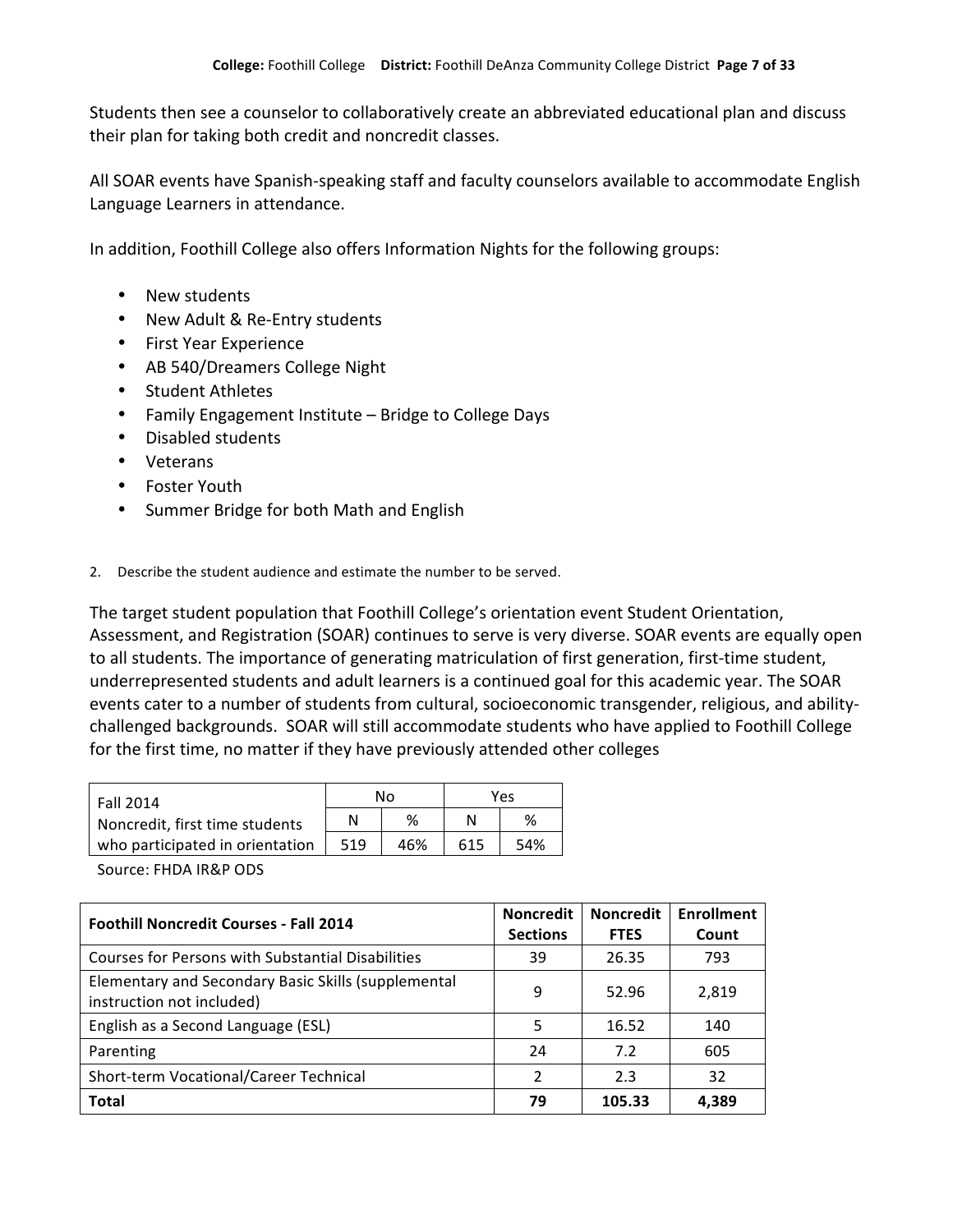#### Source: http://datamart.cccco.edu/Outcomes/Program\_Awards.aspx

3. Describe the delivery methods (in groups, in person, online, etc.) and activities that will be provided.

The delivery of services is in mainly in groups – for building abbreviated education plans for students and group orientations.

In person delivery of services for assessment testing as needed, and comprehensive education plans by counselors.

Online for orientations (through Go2Orientation) and individual online counselor appointments.

4. Describe any partnerships among colleges or with high school districts, workforce agencies, or other community partners that assist with providing orientation.

Some of the partnerships include:

- High School Partners Appreciation Breakfast annual breakfast with local high school guidance counselors, principles, and community partnership representatives to inform them of the latest information on credit and noncredit courses and programs, updated policies, general Foothill College information, and student services offered to students wanting to attend Foothill College
- OTI (Occupational Training Institute)
- Partnerships with unions in apprenticeship program
- Parenting classes at all sites Mountain View Whisman, Santa Clara Unified, Campbell Unified, San Jose Unified, Santa Clara County Office of Education, Sunnyvale School District, Ravenswood City School District, Redwood City School District
- Foothill College off-site campus to offer transition-to-credit program
- Geriatric Home Aid of Santa Clara county if students complete it they will enter a job with a geriatric house member
- Disability Resource Center (DRC) noncredit classes partnership with Workability and County programs (Transition to Work program) and partnership with senior centers for noncredit programs
- Career and Technical Education
- Noncredit classes for health care internship sites to offer noncredit ESLL for health care workers
- Noncredit English programs for child development for child education for students to work on their English skills – after school care and child care
- Partnership with Stanford University A collaboration between researchers at Stanford University's Graduate School of Education and the Family Engagement Institute (FEI) at Foothill College to bring developmental science research to the parenting course on how to engage children and adolescents in science learning in everyday settings to promote STEM learning and college readiness
- UC Berkeley –A collaboration between Lawrence Hall of Science and Family Engagement Institute to promote postsecondary education and career pathways by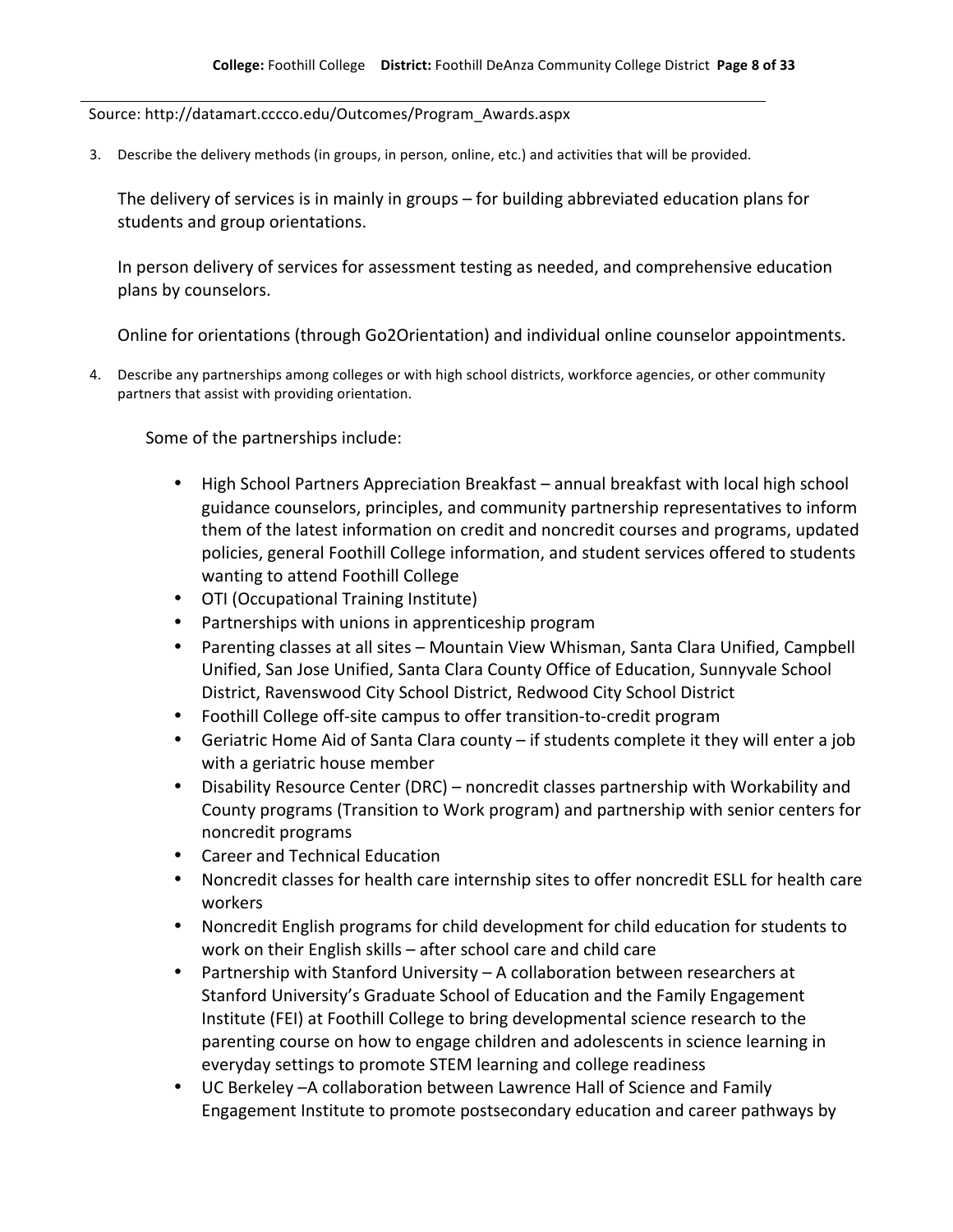exposing parenting students and their adolescents to hands-on STEM summer learning through field trips to Lawrence Hall to attend staff led workshops and exhibit tours and student panels led by Foothill College first-generation students

• CSU Channel Islands – A partnership with CSU Channel Island Child Development Department and FEI to increases participants' knowledge and practice on how to meaningfully and effectively support student learning for dual language learners' to improve school and college readiness and transition to college for student success

Foothill coordinates with local high schools, using 3SP services to streamline the pathway for students from high school to community college. Foothill outreach staff work to ensure that high school principals, guidance counselors, and faculty have the latest information about Foothill College with regards to all of our programs and services. Each September the college hosts a High School Counselor breakfast for guidance counselors and principles to attend in order for them to get a tour of Foothill College and learn about our program updates, including transfer information, ADTs, careers, etc.

The orientation team also ensures that the high school principals, guidance counselors, and faculty have the latest information about Foothill College with regards to all of our programs and services. Each September we host a High School Counselor breakfast for guidance counselors and principles to attend in order for them to get a tour of Foothill College and learn about our program updates, including transfer information, ADTs, careers, etc. By discussing transfer and career options for NC students we hope to instill in the NC students that they come to Foothill College and continue on with credit courses.

The Family Engagement Institute (FEI) additionally has its own FEI Family Bridge to College Day to introduce the program and articulate the purpose of the college connection to underrepresented students and their families.

5. Include at what point in the enrollment process orientation is provided.

Orientation is provided to students ideally prior to the beginning of the enrollment process. At which point, students are assisted with applying to the college via Open CCCApply, are able to complete an assessment test (for any credit classes), and are able to meet with a counselor to do an abbreviated ed plan. If on campus, students are given a campus tour and are able to receive their student ID.

6.Include information on awareness and prevention programs on campus sexual violence consistent with requirements of the federal Clery Act and the Violence Against Women Act.

- Foothill college offers training and information sessions on Title IX, Campus SaVE, Clery, and VAWA concerns and updates faculty and staff regularly regarding these issues via professional development trainings
- Professional development that addresses education and prevention strategies regarding sexual harassment, assault, stalking, and bullying. Presentations have introduce Title IX information and resources to students during New Student Orientation, CNSL 5 Orientation to College classes, SOAR, Go2Orientation, our online orientation platform, and Not Anymore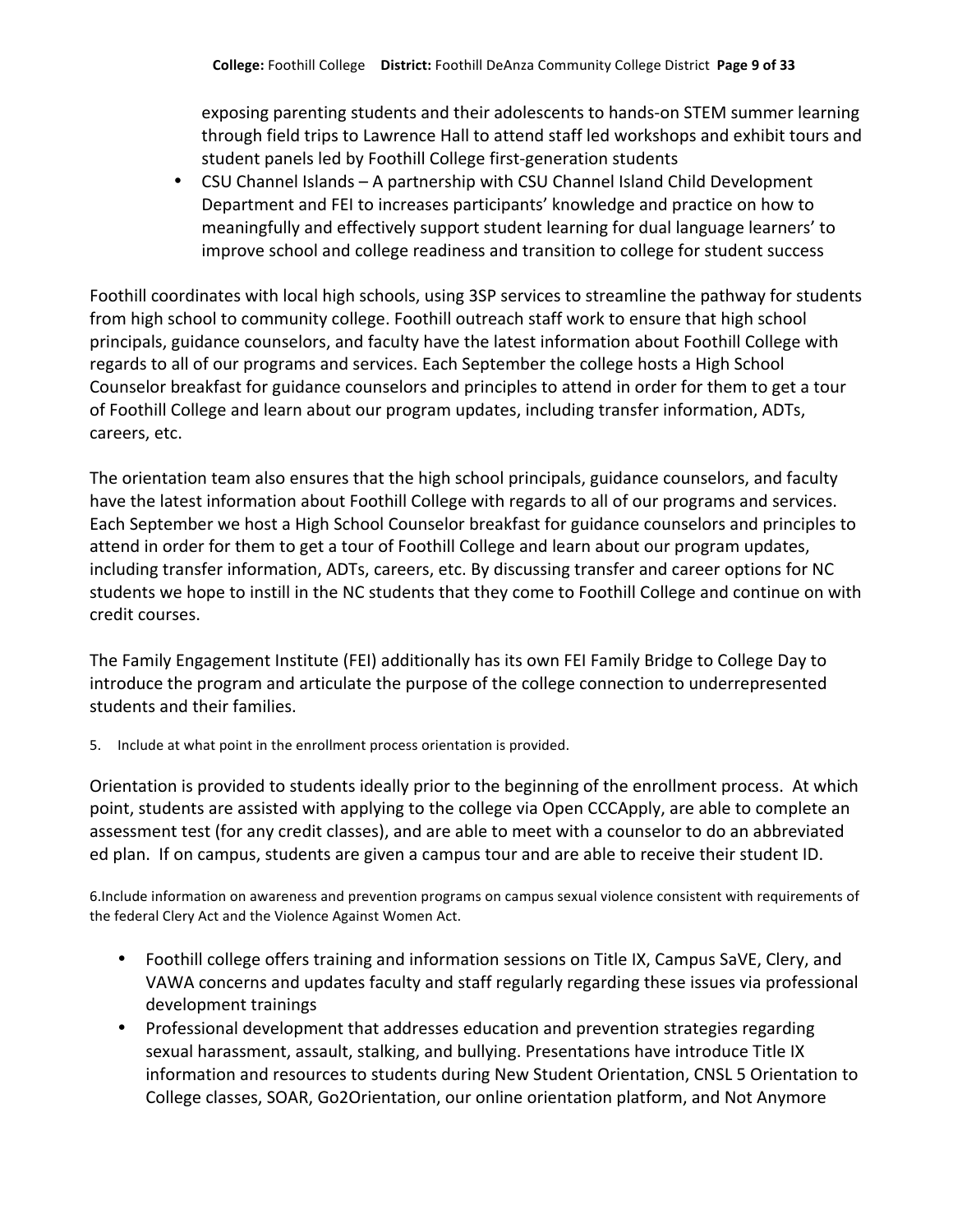- Implement an infrastructure college-wide that assists in on-going communication, contacts, training, resources, and processes to raise awareness, preparedness and responsiveness to sexual harassment, assault, stalking, and bullying
- We have developed a college-wide network to address sexual harassment, assault, stalking, and bullying. The network includes a partnership with the District Compliance Office, Title X Coordinator, Dean of Student Affairs, Investigators, and Advocates
- 6. Describe any commercial technology or in-house products, as well as any annual subscriptions or other requirements for these products. Be sure to include these items in the table below.
	- Eureka annual subscription of online career resources, colleges, job information and quick career assessments
	- Simplicity implementation winter  $2016$  career management system
	- Go2Orientation  $-$  orientation topics for new students
	- Degree Works degree audit system
	- SARS online student appointment system
	- Ed Ready online test prep
	- Rosetta Stone language assistance
	- SmartThinking online tutorial
	- RegisterBlast online testing appointment system
	- Caspio enhanced database system to track students/family demographics
	- Banner Student information system
- 7. List all staff costs in the table below for each position providing these services. List any other orientation-related expenditures that are included and clearly cross referenced in your noncredit SSSP budget plan.
	- Counselors paid *in part* under NC 3SP .335 full time
	- Classified Staff:
		- $\circ$  1 Career Development Coordinator (proposed) to assist noncredit students with major and career choices and encourage continuance into credit courses
		- $\circ$  1 Student Success Specialist (proposed) for FEI retention and bridging them under credit classes and access financial resources and support in tutoring
		- $\circ$  1 Part-time Classified TEA- Additional assistance during peak orientation times
			- Note: We have budgeted these positions for 6 months (.5 FTE) due to hiring timeline. In following years, these positions will be 12 months (1 FTE).

Supplies: Laptop and jet pack for orientations at local High Schools and community centers See the Chancellor's Office Budget and Accounting Manual for more detail on expenditure codes. Indicate if the items listed are paid for with SSSP funds or match. You may add additional rows as necessary.

| <b>Budget Code</b> | <b>Category Title</b>           | <b>FTE</b>           | <b>SSSP</b> | <b>Match</b> |
|--------------------|---------------------------------|----------------------|-------------|--------------|
| 1000               | <b>Academic Salaries</b>        | .335                 | \$36,340.45 |              |
| 2000               | Classified & Other Nonacademic  | 1.5 (proposed)       | \$72,712.00 |              |
|                    | <b>Salaries</b>                 |                      |             |              |
| 3000               | <b>Benefits</b>                 | 1.833 (1.5 proposed) | \$32,001    |              |
| 4000               | <b>Supplies and Materials</b>   |                      |             |              |
| 5000               | <b>Other Operating Expenses</b> |                      |             |              |
| 6000               | Capital Outlay                  | Jet packs/computers  | \$5,000     |              |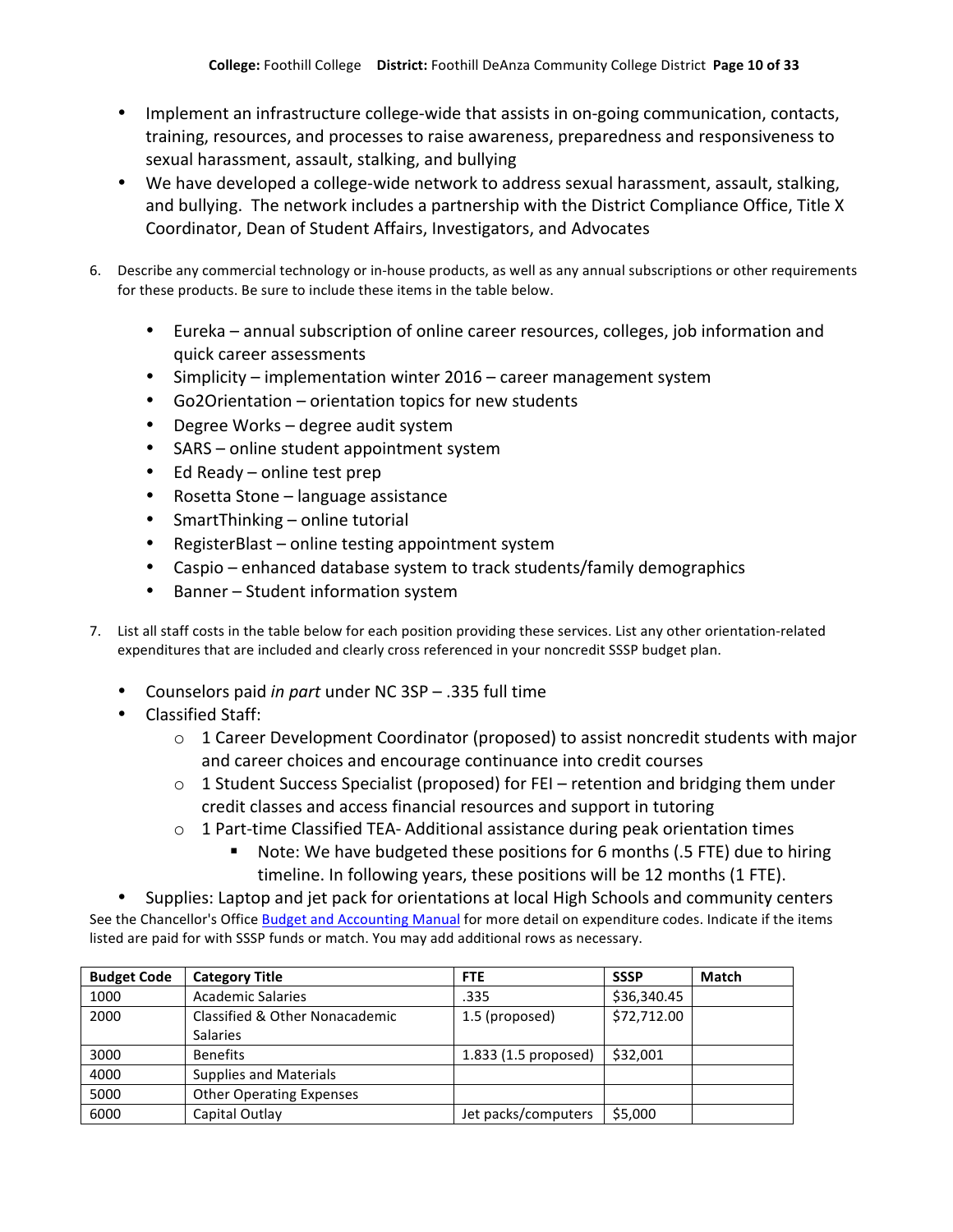#### **College:** Foothill College **District:** Foothill DeAnza Community College District Page 11 of 33

| 7000<br>'Jutgo<br>une |
|-----------------------|
|-----------------------|

8. Identify the staff providing or supporting orientation services and provide a brief, one-sentence statement of their role in orientation. Please add rows as necessary.

| <b>Title</b>                      | Role                                                                                    |
|-----------------------------------|-----------------------------------------------------------------------------------------|
| <b>Student Success Specialist</b> | Assist in the orientation process with SOAR events and with special programs            |
| (proposed)                        | enrollment such as FEI program, Puente, etc. as well as noncredit transition to credit. |
| Program Coordinator I             | Provide coordination in the orientation at local high schools and community centers     |
| (proposed)                        | with SOAR events. Coordinate the Campus Ambassadors Program that in part assists        |
|                                   | NC students with navigating the campus once they attend school.                         |
| Counselors                        | To counsel students on career, major, abbreviated and comprehensive educational         |
|                                   | plans                                                                                   |
| Part-time TEA                     | Additional assistance during peak orientation times                                     |

#### **ii. Assessment and+Placement**

1. Give a brief and specific overview of the assessment process for noncredit students. Include a description of the test preparation that is available.

Assessment is required of Foothill students (credit and noncredit) who plan to obtain a certificate, degree or ADT, take a math or English, or ESLL course or any pre-requisites that require certain math or English levels (and that have not been met by equivalent courses at other accredited colleges). Foothill College accepts placement results from within the FHDA district and from all California Community Colleges with supporting documentation.

Prior to taking an assessment test at Foothill College, students must submit an application through Open CCCApply in order to obtain a Foothill student ID number. Once students have completed their online application are then able to register for an assessment test via RegisterBlast (Testing and Assessment's online appointment system). Students can also schedule their assessment time in-person or by telephone, should they be unable to access RegisterBlast).

Assessment tests are provided throughout every college quarter at the Assessment and Testing Office. The tests are also administered at our satellite campus - Middlefield, at local high schools, and at the Silicon Valley Career and Technical Educational Center, all through the SOAR orientation program.

After test scores and their corresponding placement are delivered to the student, they are advised to make an appointment to meet with a counselor to create an education plan. Students are directed to any campus services that they may have not yet utilized, or that might be appropriate (financial aid, EOPS, DSPS, Veteran's Services, tutoring center, Summer Bridge, etc.).

### Test preparation:

Students are strongly advised (via our web site, counselors, and testing center staff) to prepare before taking their placement test. Foothill's testing webpage provides a link to Accuplacer's test preparation program. We also refer students to the Khan Academy webpage to review concepts that are covered on the placement tests.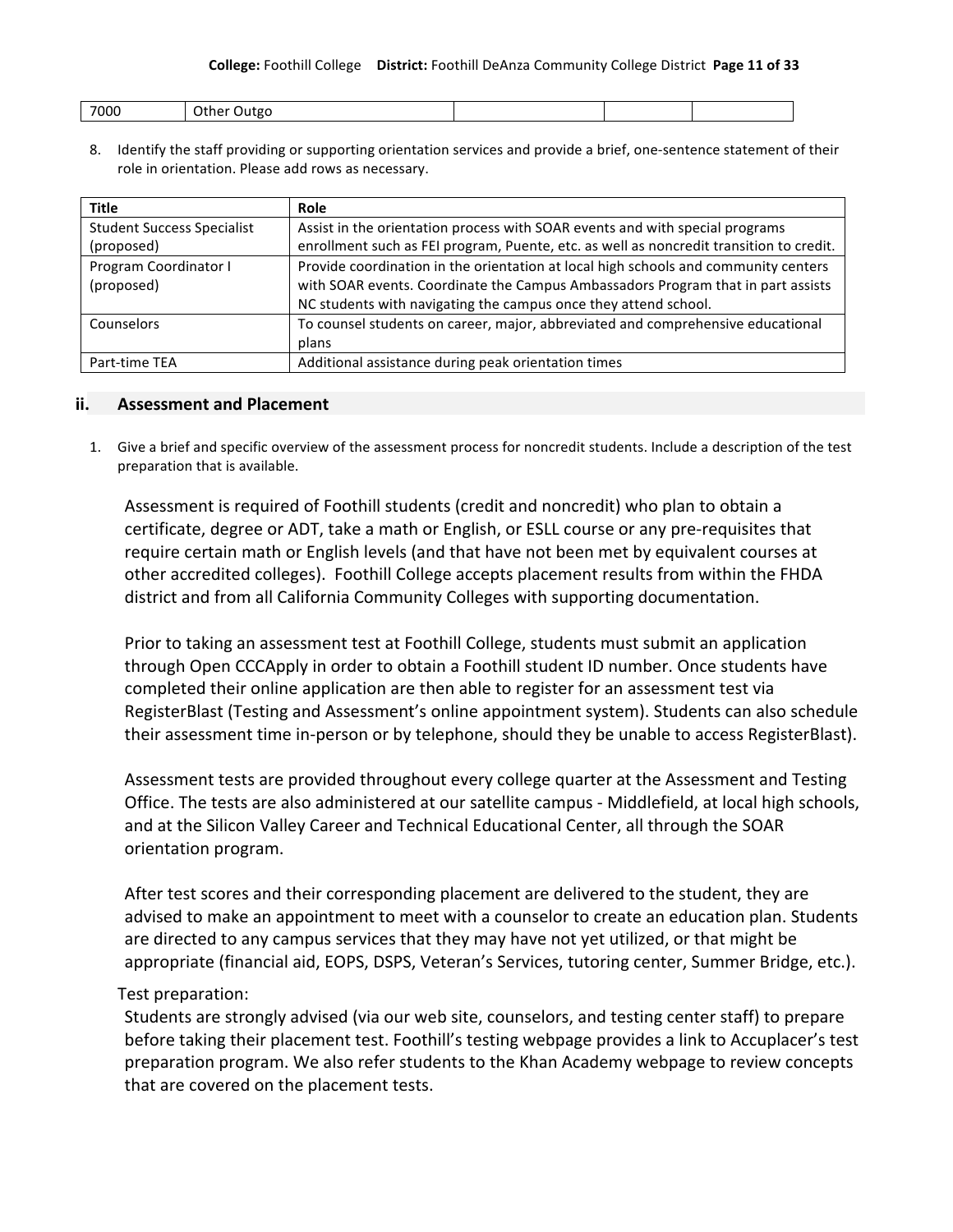Further, we have recently developed a partnership with EdReady, for our students needing additional pre-test support for our Basic Skills classes. Students identify a goal (testing into MATH 220, or general math placement test preparation, etc.) and EdReady sets up an individualized plan that will prepare students to meet those goals. This program is linked through our webpage as well.

In addition, the Summer Bridge Math Program and Summer Bridge English Program offer another opportunity for students to improve their math and English placement scores. The Summer Bridge programs help students who have placed into basic skills classes to better understand basic math concepts and strengthen reading and writing skills. The goal of the program is to help students place higher in math and to be more successful in college-level math and English classes. In Summer 2014 approximately 100 students completed the Summer Bridge Math Program, and 70% improved their math placement at least one level. The English program, new in 2015, enrolled approximately 38 students, and the 2015 math program enrolled 130 students. Collaboration and support from the Math, English and Counseling divisions has played an integral role in the success of the Summer Bridge Programs

1. a. Identify any assessment test(s) used for placement into English, mathematics, and ESL courses. Provide specific information about any second-party tests, including the versions and forms used.

Foothill College uses the Accuplacer testing platform for English, ESL, and math placement tests. All of these tests are administered on the most recent version of Accuplacer (6.0), which was delivered in March 2015.

- For English, students complete the College Reading and Sentence Skills exams.
- For ESL, students complete the Listening, Sentence Meaning, Reading Skill, Language Usage, and Write Placer ESL essay.
- For Math, students take either the Arithmetic, Elementary Algebra, or the College Level Math test.

There are accessibility options within Accuplacer that make the tests accessible for students with disabilities. We also offer paper/pen tests as needed and Braille tests for students with visual impairments.

2. Describe the student audience, including an estimate of the annual number of students to be assessed and a description of who is required to be assessed.

Assessment is required of Foothill students who plan to obtain a certificate, degree or ADT, take a math or English, or ESLL course or any pre-requisites that require certain math or English levels (and that have not been met by equivalent courses at other accredited colleges). In addition, students that want to waive the college level chemistry course may also take the chemistry assessment test. Foothill College accepts placement results from within the FHDA district and from all California Community Colleges with supporting documentation.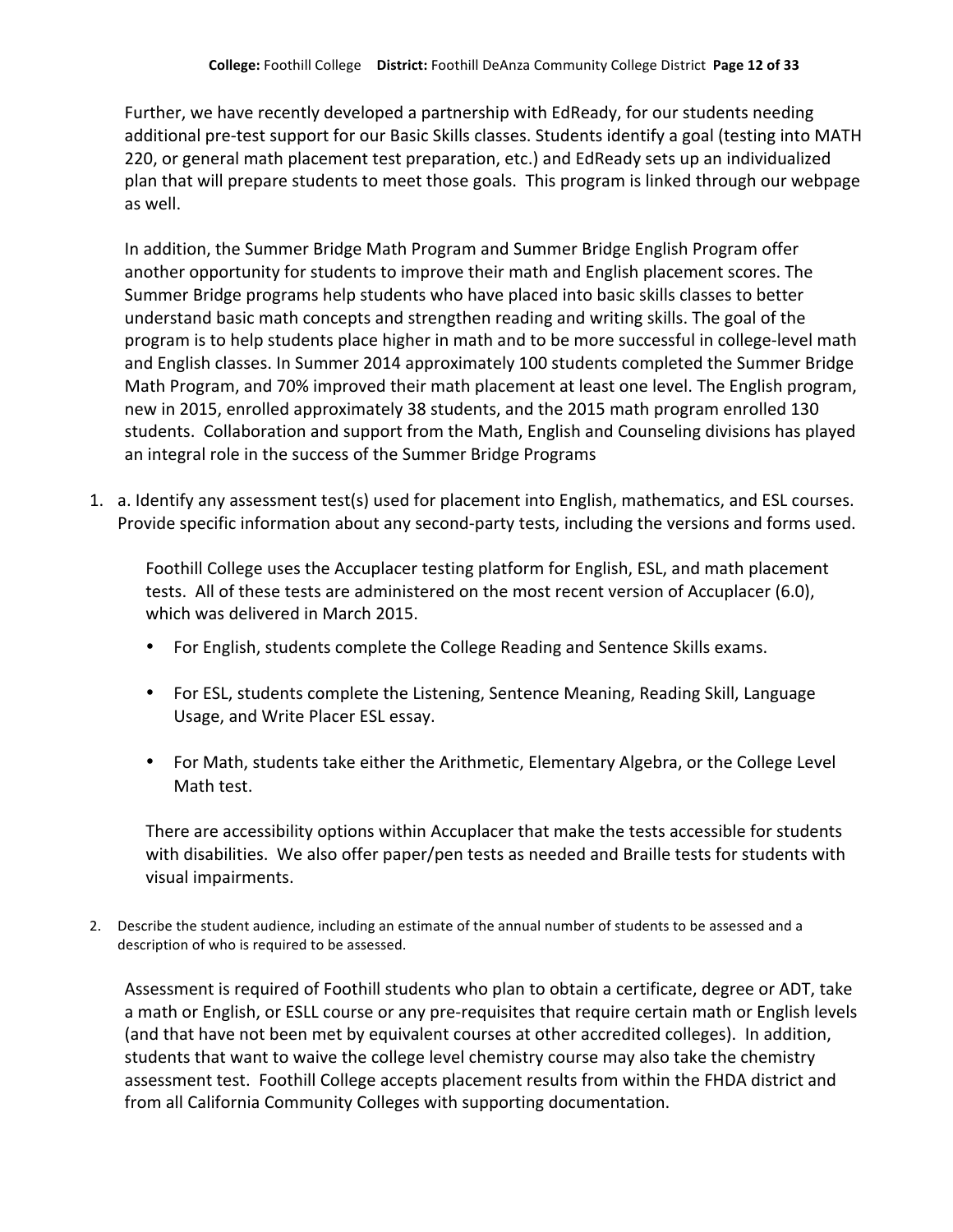In estimating the number of students to be served for the 2015-2016 academic year, we hope to increase the number of students served from last year:

| <b>Fall 2014</b>                                                 |  | N٥ |  | Υρς |  |
|------------------------------------------------------------------|--|----|--|-----|--|
| Noncredit, first time students who                               |  | ℅  |  |     |  |
| participated in assessment for placement   537   48%   573   51% |  |    |  |     |  |

Source: FHDA IR&P ODS

3. Identify any assessment test(s) used for placement into English, mathematics, and ESL courses or any other noncredit course or program. Provide specific information about any second-party tests, including the versions and forms used. Describe which tests and services are offered online, in person, individually or in groups, etc., and indicate when tests were approved by the CCCCO and what type of approval was granted. Indicate when disproportionate impact and consequential validity studies were completed.

The Accuplacer tests are all among the instruments approved by the CCCCO. The ESL Listening Test and WritePlacer ESL have full approval, and all others have probationary approval through March 2016.

4. Describe what multiple measures are used, how they are integrated into the assessment system (as part of an algorithm included in the test scoring process, applied by counselors, used on their own without a test, etc.) and how they meet the multiple measures requirement per title 5, sections 55502 and 55522.

Currently Foothill College is interested in implementing and validating multiple measures for placement that are based on high school courses, high school grades, prior college transcripts and, counselor and faculty consultation. Much of the prior data is identified through CalPass+. Additional measures that are undergoing analysis include the Early Assessment Program (EAP) and some self-reported information (e.g. attendance at US vs non-US high school). The documentation of multiple measures is being coordinated and standardized so that the identified elements are fully integrated in the assessment process.

Multiple measures are incorporated into placements for students by counselors and deans. The Testing and Assessment Center advises students to submit evidence of prior study, and uses selfreported information to guide assessment.

The measures that are used for placement (interviews with students, HS or college transcripts, military training and experience, AP test scores) meet the multiple measures requirements.

5. Describe the policy on the acceptance of student assessment scores and placement results from colleges within a multi-college district, from colleges outside of the district, or from adult education programs.

Foothill College does not have a *formal* district-wide policy regarding acceptance of placement test results from our sister college, De Anza College. However, if a student has tested within the district, we use the raw test scores and our cut scores to determine their placement at Foothill.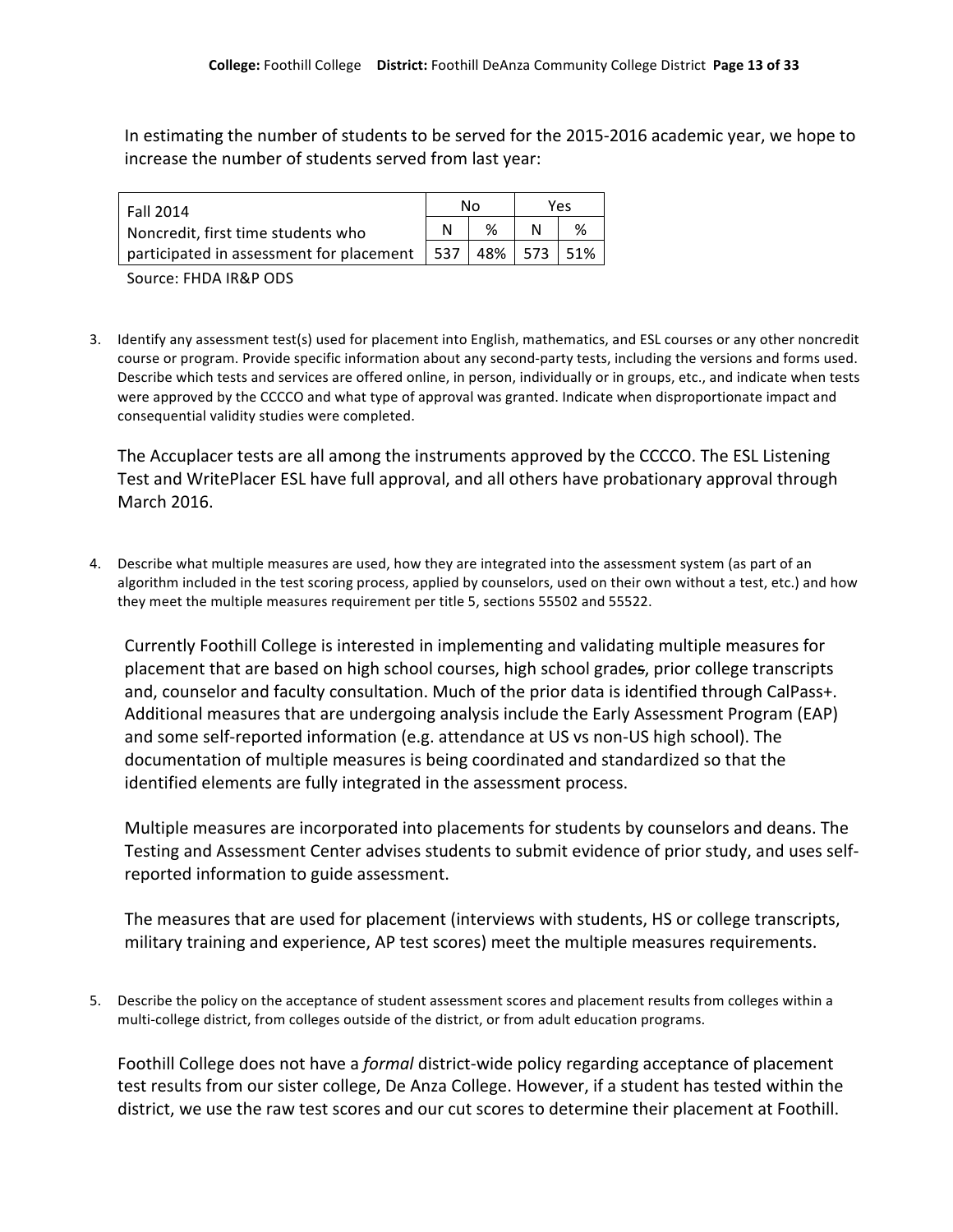We accept assessments from students who have tested outside of our district who have completed an Accuplacer placement test.

6. How are the policies and practices on re-takes and recency made available to students?

Our retest policy is published on our "Placement Testing" web page at http://foothill.edu/placement/testfaqs.php. The policy is also posted in the testing center and staff discuss the policies with students when they complete assessments at Foothill. The staff lets students know about their placement scores as well as next steps such as meeting with a counselor for an educational plan or referring them to the appropriate dean if necessary.

7. Describe any additional commercial technology or in-house products used for assessment and placement, as well as any annual subscriptions or other requirements for these products. Be sure to include these items in the table below.

Accuplacer - Testing platform for English, ESLL, and math placement tests. All of these tests are web-based.

Students are strongly advised (via our web site, counselors, and testing center staff) to prepare before taking their placement test. Foothill's testing webpage provides a link to Accuplacer's test preparation program. We also refer students to the Khan Academy webpage to review concepts that are covered on the placement tests.

EdReady - for students needing additional pre-test support for our Basic Skills classes. Students identify a goal (testing into MATH 220, or general math placement test preparation, etc.) and EdReady sets up an individualized plan that will prepare students to meet those goals. This program is linked through our webpage as well.

RegisterBlast -Schedules student testing appointments.

8. List all staff costs in the table below for each position providing these services. List any other assessment-related expenditures that are included and clearly cross referenced in your noncredit SSSP budget plan. Indicate if the items listed are paid for with SSSP funds or match. You may add additional rows as necessary.

| <b>Budget Code</b> | <b>Category Title</b>                   | <b>FTE</b>     | <b>SSSP</b> | <b>Match</b> |
|--------------------|-----------------------------------------|----------------|-------------|--------------|
| 1000               | <b>Academic Salaries</b>                | N/A            | \$          | \$           |
| 2000               | Classified & Other Nonacademic Salaries | 1 Assessment   | \$75,550.56 |              |
|                    |                                         | Center         |             |              |
|                    |                                         | Supervisor;    | \$52,865.00 |              |
|                    |                                         | 2 Current & 1  | (each)      |              |
|                    |                                         | proposed       |             |              |
|                    |                                         | <b>Testing</b> | \$47,818.61 |              |
|                    |                                         | Specialist;    |             |              |
|                    |                                         | 1 Admin Asst.  |             |              |
| 3000               | <b>Benefits</b>                         | 1 Testing      | \$25,460.53 | \$           |
|                    |                                         | Supervisor;    |             |              |
|                    |                                         | 2 Current & 1  | \$20,411.17 |              |
|                    |                                         | proposed       | (each)      |              |
|                    |                                         | <b>Testing</b> |             |              |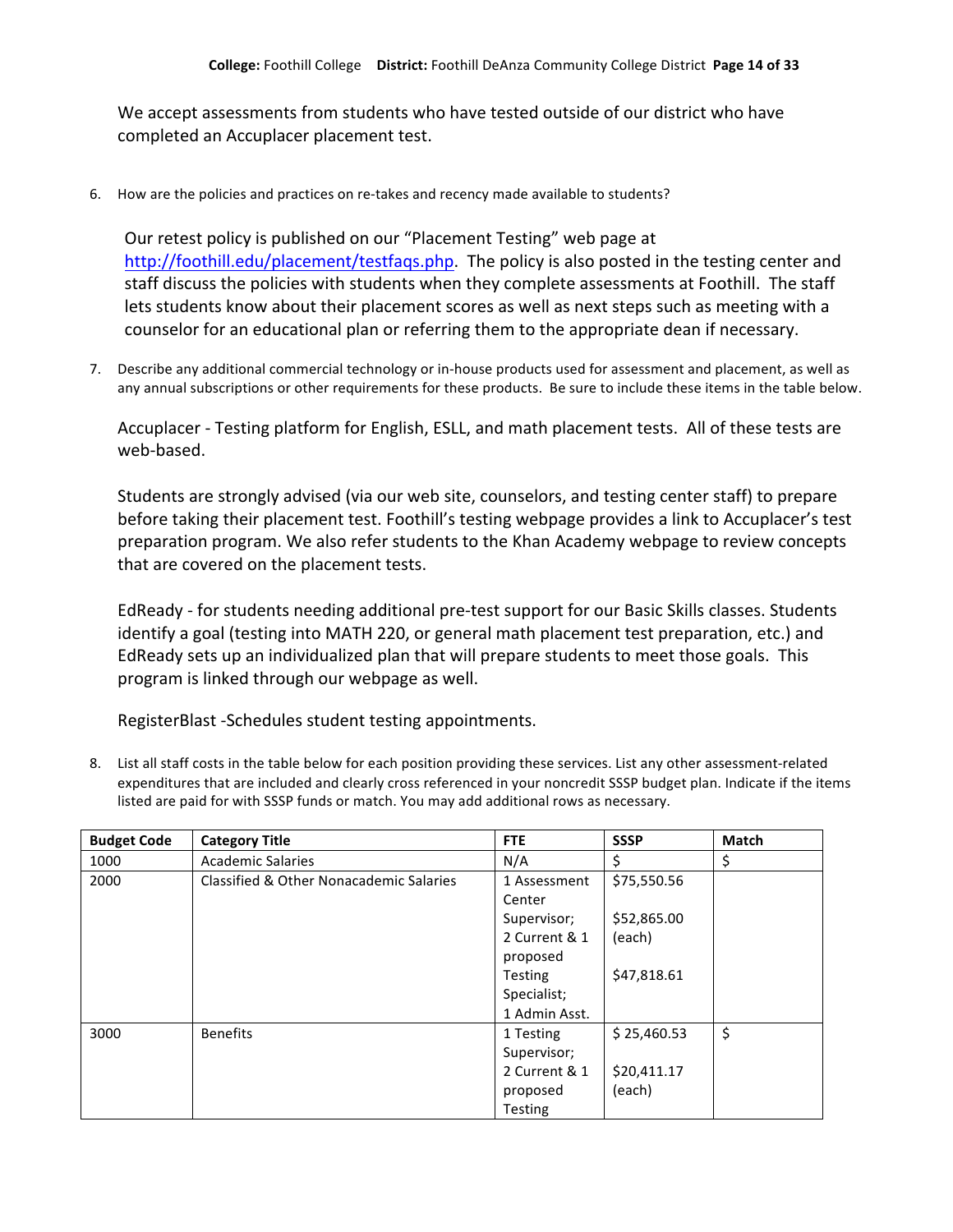|      |                                                       | Specialist;   | \$18,462.77 |
|------|-------------------------------------------------------|---------------|-------------|
|      |                                                       | 1 Admin Asst. |             |
| 4000 | Supplies and Materials - general (brochures,<br>etc.) |               | \$5,000     |
|      | Accuplacer                                            |               | \$35,000    |
| 5000 | <b>Other Operating Expenses</b>                       |               |             |
| 6000 | Capital Outlay                                        |               |             |
| 7000 | Other Outgo                                           |               |             |

9. Identify the staff providing or supporting assessment services and provide a brief, one-sentence statement of their role. Please add rows as necessary.

| # of FTE                                                                                  | <b>Title</b>                           | Role                                                                                                                                                                                                                                                                                                                                                                                                                  | <b>Funding Source</b><br>(SSSP/Match/GF) |
|-------------------------------------------------------------------------------------------|----------------------------------------|-----------------------------------------------------------------------------------------------------------------------------------------------------------------------------------------------------------------------------------------------------------------------------------------------------------------------------------------------------------------------------------------------------------------------|------------------------------------------|
| $\mathbf{1}$                                                                              | <b>Assessment Center</b><br>Supervisor | Supervise staff and resources of<br>Assessment & Testing Center and<br>manages the day-to-day operations<br>of the assessment center. Supervises<br>the overall administration and<br>coordination of the center such as<br>program reviews and Student<br>Services Area Outcomes. Works with<br>institutional research and division<br>deans and discipline faculty to<br>validate cut scores and to collect<br>data | 3SP                                      |
| 2 currently<br>(Proposing one<br>1 additional to<br>work with<br>accommodated<br>testing) | Assessment<br>Specialists              | Assists with scheduling student<br>testing, checks-in students gives<br>general testing directions, and<br>monitors testing. In addition, the<br>specialists give the students their<br>test results and assist them with the<br>next steps to their success at the<br>college. We are proposing another<br>Testing and Assessment Specialist for<br>this year in order to assist with<br>accommodated testing        | 3SP                                      |
| 1                                                                                         | Administrative Asst.                   | To assist with front desk student<br>questions and appointments.                                                                                                                                                                                                                                                                                                                                                      | 3SP                                      |

### **iii. Counseling,+Advising,+and+Student Education+Planning**

- 1. Give a brief and specific overview of the process and service delivery methods for noncredit students for:
	- Counseling and Noncredit Student Ed Plan During SOAR events specifically we have set up group counseling to implement abbreviated education plans for students, along with a counseling appointment to follow-up with doing a comprehensive educational plan. In addition, we will have counselors available during New Student Orientation to do abbreviated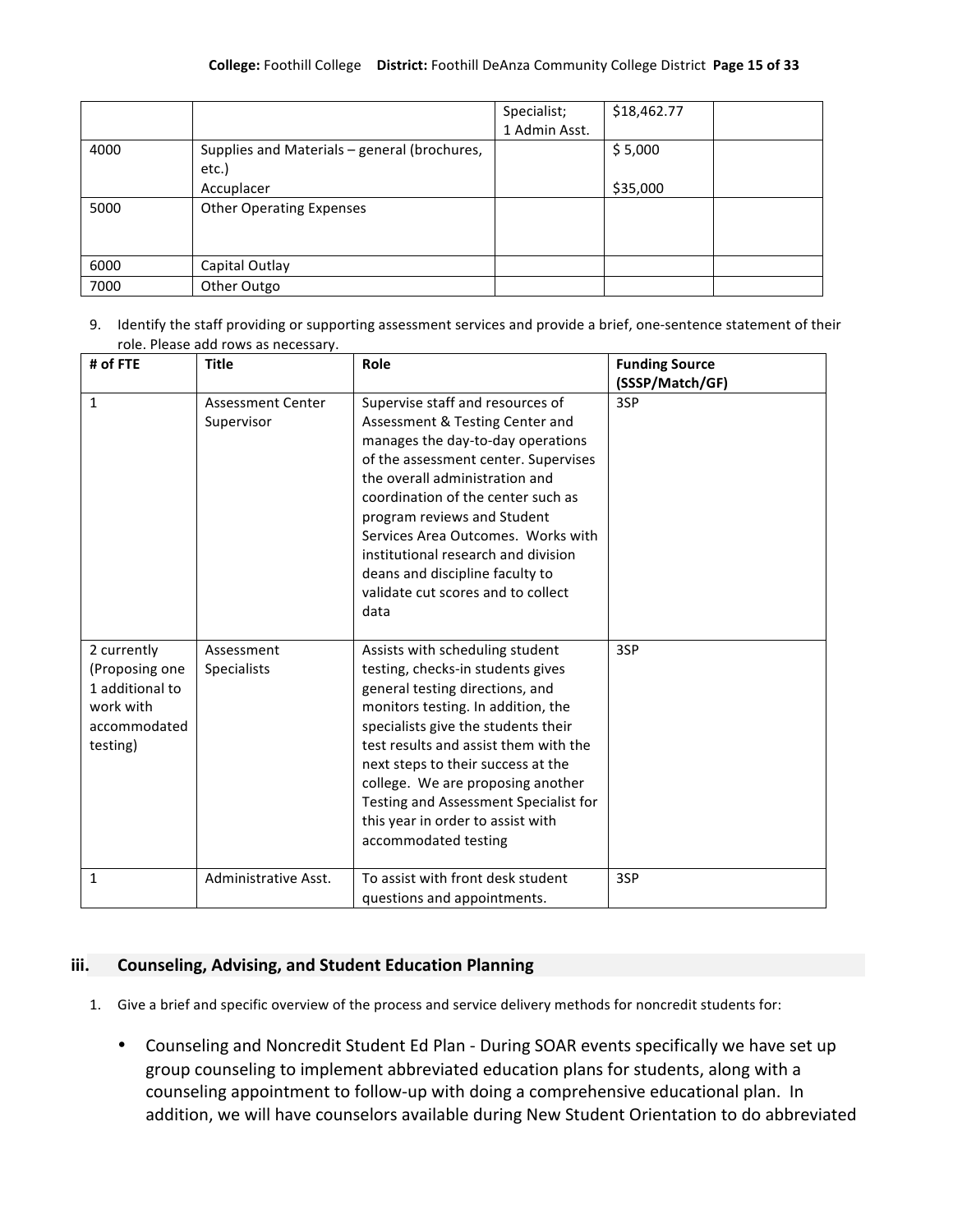education plans and to answer counseling and transfer-type questions to students. During Welcome Week (the first week of the fall quarter), the counselors will also be available to students at the event to do abbreviated education plans and answer quick questions to students. Lastly, during peak times, when students finish the placement test they will then go to a group counseling session to assess the results and complete an abbreviated education plan. For a comprehensive education plan, students will need to meet with a counselor during a counseling appointment

- Counseling and noncredit student education plans Complete this during the FEI Bridge to College Days and NCEL Orientation
- 2. Describe the student audience and estimate the number to be provided services. To estimate the number of students to be served, we would like to project an increase to last year's numbers:

| <b>Fall 2014</b>               | N٥  |     | Yes |     |
|--------------------------------|-----|-----|-----|-----|
| Noncredit, first time students |     | %   |     | ℅   |
| who have an education plan:    | 554 | 49% | 580 | 51% |

Source: FHDA IR&P ODS

3. Describe any partnerships among colleges, high school districts, adult education programs, workforce agencies, or other community partners that assist with counseling, advising or education planning.

Partnerships with Mountain View Whisman, Santa Clara Unified, Campbell Unified, San Jose Unified, Santa Clara County Office of Education, Sunnyvale School District, Ravenswood City School District, Redwood City School District connects students with counseling resources with the Foothill College.

Child Development and EMT Academies – starting point that can lead to further educational opportunity. A counselor is assigned to these Academies to do an education plan with the students, along with teaching  $CRLP$   $7$  – Career Life Planning, and career counseling services.

Apprenticeship programs and East Side Union High School partner with Counseling to offer CRLP 7!course.

4. Describe at what points in the student's academic pathway these services are provided. The intention of the connection with the partners listed above is to bring the students to the campus.

The student's pathway starts from outreach, orientations, and from the following classes:

NCEL 411 (First course in the noncredit sequence) Counselors attend these classes provide initial orientation and counseling for students.

NCEL 422 & 423 Counselors who attend these classes offer counseling regarding transition to credit courses.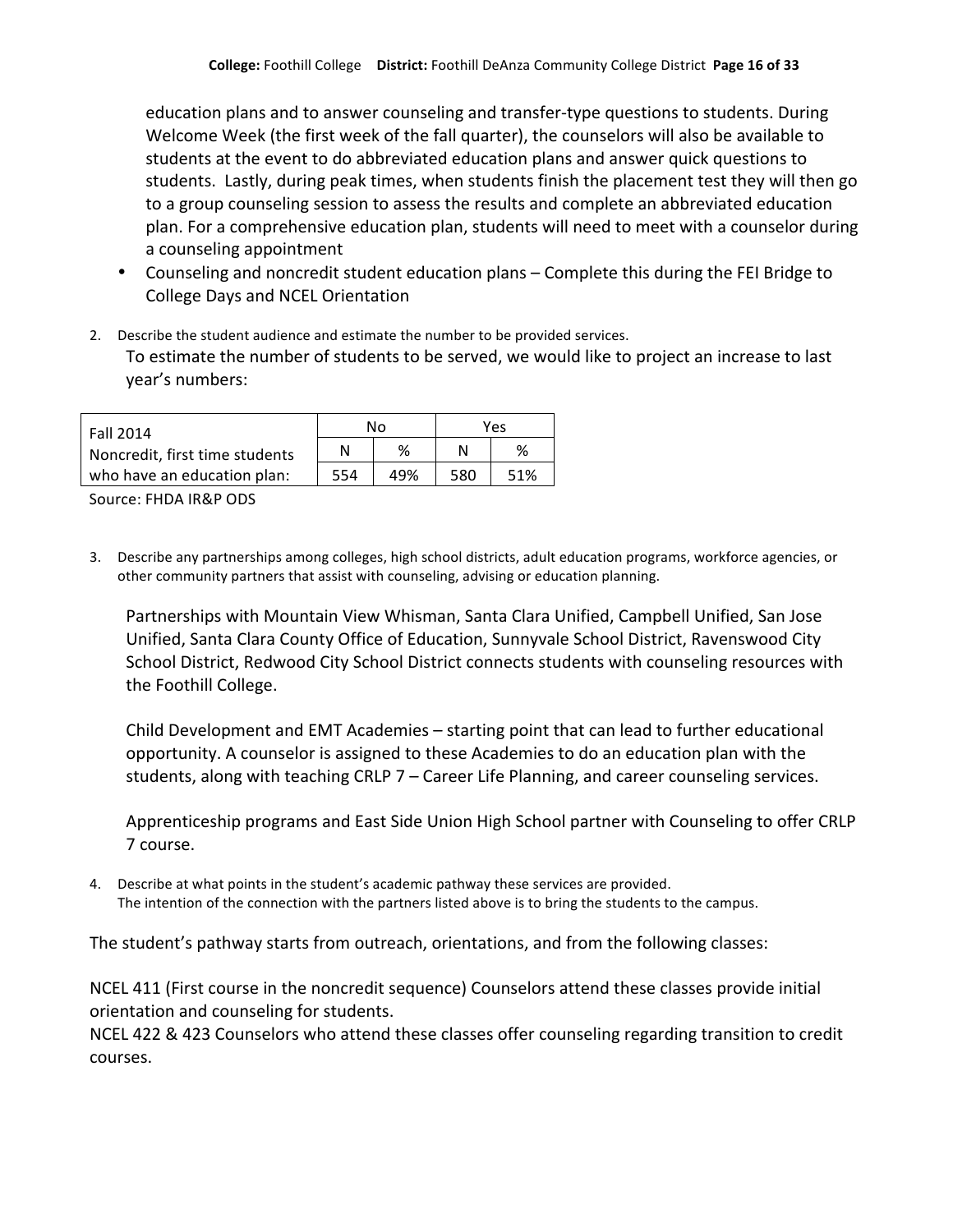Counselors will also pair up with School Relations Specialist to meet with noncredit students and their high school-aged children.

5. Describe the adequacy of student access to counseling and advising services. Indicate whether appointments are required and the average wait time for an appointment and for drop-in counseling, if it is available.

The current average wait time for a counseling appointment varies depending on the time during the quarter. Typically there can be upwards of a two-week waiting period during peak times. Therefore, to help offset this, we have offered "Quick Question Counseling" to be available for the first two weeks of school. During non-peak times, counselors are more readily available and can see students within 1 day or so.

6. Describe any use of academic or paraprofessional advising.

Any academic counseling such as career, transfer, abbreviated and comprehensive education plans are done exclusively by faculty counselors. We do not have paraprofessional staff to do any academic advising.

- 7. Describe any additional commercial technology or in-house products used for support of counseling, advising, NSEP development and other education planning services, such as scheduling or degree audit, as well as any annual subscriptions or other requirements for these products. Be sure to include these items in the table below.
	- Foothill College webpage: Students can readily peruse important information and download forms such as pre-requisites clearances, petitions to Academic Council, graduation petitions and course substitution forms; Foothill College online college catalog
	- Banner: General student information system used at Foothill College
	- Degree Works degree audit system: Online educational planning and tracking
	- Edunav: To supplement the Degree Works degree audit system to make it more user-friendly for students
	- SARS: Student scheduling system
	- ASK Foothill (Intelliresponse): General questions and answers regarding Foothill College policies, application, registration, course info, etc.
	- EUREKA: Career exploration
	- Accuplacer: Assessment system
	- Go2Orientation: Online orientation
	- College Source: Online college catalog source utilized for review of course descriptions and assessment/evaluation of transcripts
	- ASSIST.org: Online CSU/UC general school information, course lists, comparisons and requirements for students transferring from Foothill College to a potential CSU or UC
	- C-ID.net: CA articulated numbering system allows students to see what courses from other CA schools have the same course content regardless of the title of the class – free
	- Career Café: online career development
	- StudentLingo: A series of interactive on-demand workshops, action plans and valuable resources focused on helping students achieve their academic, personal and career goals
	- Smarthinking: Live on-demand online tutoring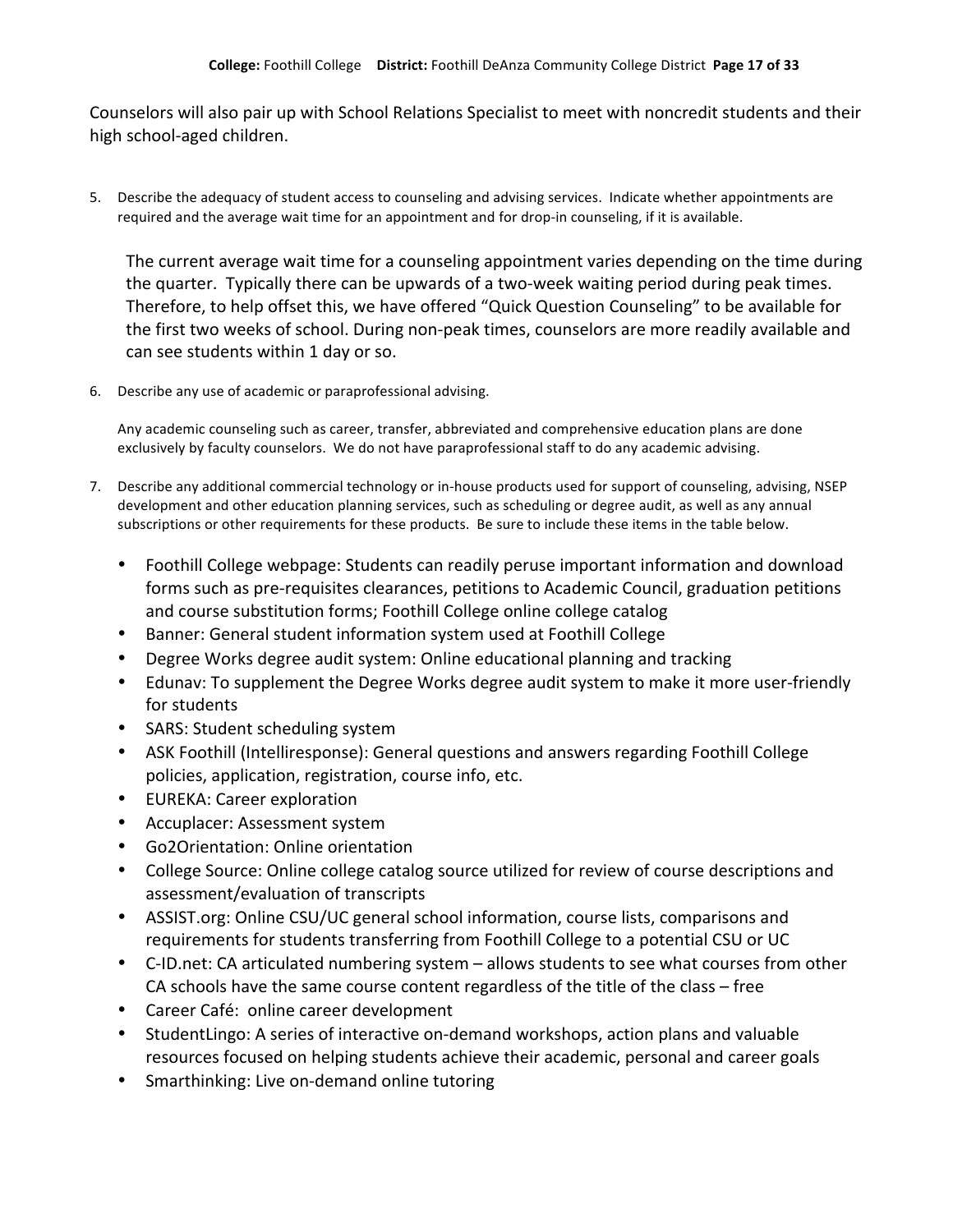- We are currently looking at Starfish for assistance with Early Alert so that faculty may message students, check any assignments not completed by a student between a given date range and monitor the student's progress
- Fall 2015 we are implementing Drop Thought: A tool that students can use to offer real-time feedback to Student Services (and potentially instructors) based on the kinds of services they received and their experiences of those services
- Banner student information system
- 8. List all staff costs in the table below for each position providing these services. List any other related expenditures that are included and clearly cross referenced in your noncredit SSSP budget plan. Indicate if the items listed are paid for with SSSP funds or match. You may add additional rows as necessary.

| <b>Budget</b><br>Code | <b>Category Title</b>                                | <b>FTE</b>                                                                                                                                                                        | <b>SSSP</b>                                                           | <b>Match</b> |
|-----------------------|------------------------------------------------------|-----------------------------------------------------------------------------------------------------------------------------------------------------------------------------------|-----------------------------------------------------------------------|--------------|
| 1000                  | <b>Academic Salaries</b>                             | 3 proposed counselors: 1 Early Alert Counselor, 1 First Year<br>Experience Counselor (in piloted program this year), 1<br>Transfer Director/Counselor; 1 EOPs part-time counselor | \$425,000<br>(Approx.)                                                | \$           |
|                       |                                                      | 17 general counselors; 3 part-time counselors;                                                                                                                                    | \$2,000,000                                                           |              |
| 2000                  | Classified & Other<br>Nonacademic<br><b>Salaries</b> | 2 Admin Assts.; 1 Transfer Coord.; 1 Career Coord.; 1 Early<br>Alert Coord.; 1 3SP Coord., Sr.; 1 AVPSS                                                                           | \$400,000<br>(Approx.)                                                |              |
| 3000                  | <b>Benefits</b>                                      | Counselors<br>Classified/Admin.                                                                                                                                                   | \$90,000<br>(Approx.)<br>\$175,000<br>(Approx.)                       |              |
| 4000                  | Supplies and<br><b>Materials</b>                     | General supplies (brochures, etc.)<br>Degree Works/Eureka/Edunav;<br>Starfish - (TBD)                                                                                             | \$5,000<br>\$100,000<br>(Approx.)<br>\$100,000<br>(Estimated,<br>TBD) |              |
| 5000                  | <b>Other Operating</b><br>Expenses                   |                                                                                                                                                                                   |                                                                       |              |
| 6000                  | Capital Outlay                                       |                                                                                                                                                                                   |                                                                       |              |
| 7000                  | Other Outgo                                          |                                                                                                                                                                                   |                                                                       |              |

9. Identify the staff providing or supporting follow-up services and provide a brief, one-sentence statement of their role. Please add rows as necessary.

| Title                     | Role                                                                             |
|---------------------------|----------------------------------------------------------------------------------|
| 1 Early Alert Coordinator | To implement all facets of Early Alert Program                                   |
| 1 Evaluations Supervisor  | Supervise 4 Evaluators and coordinate evaluations services as well as coordinate |
| (proposed)                | Degree Works - the college's degree audit system                                 |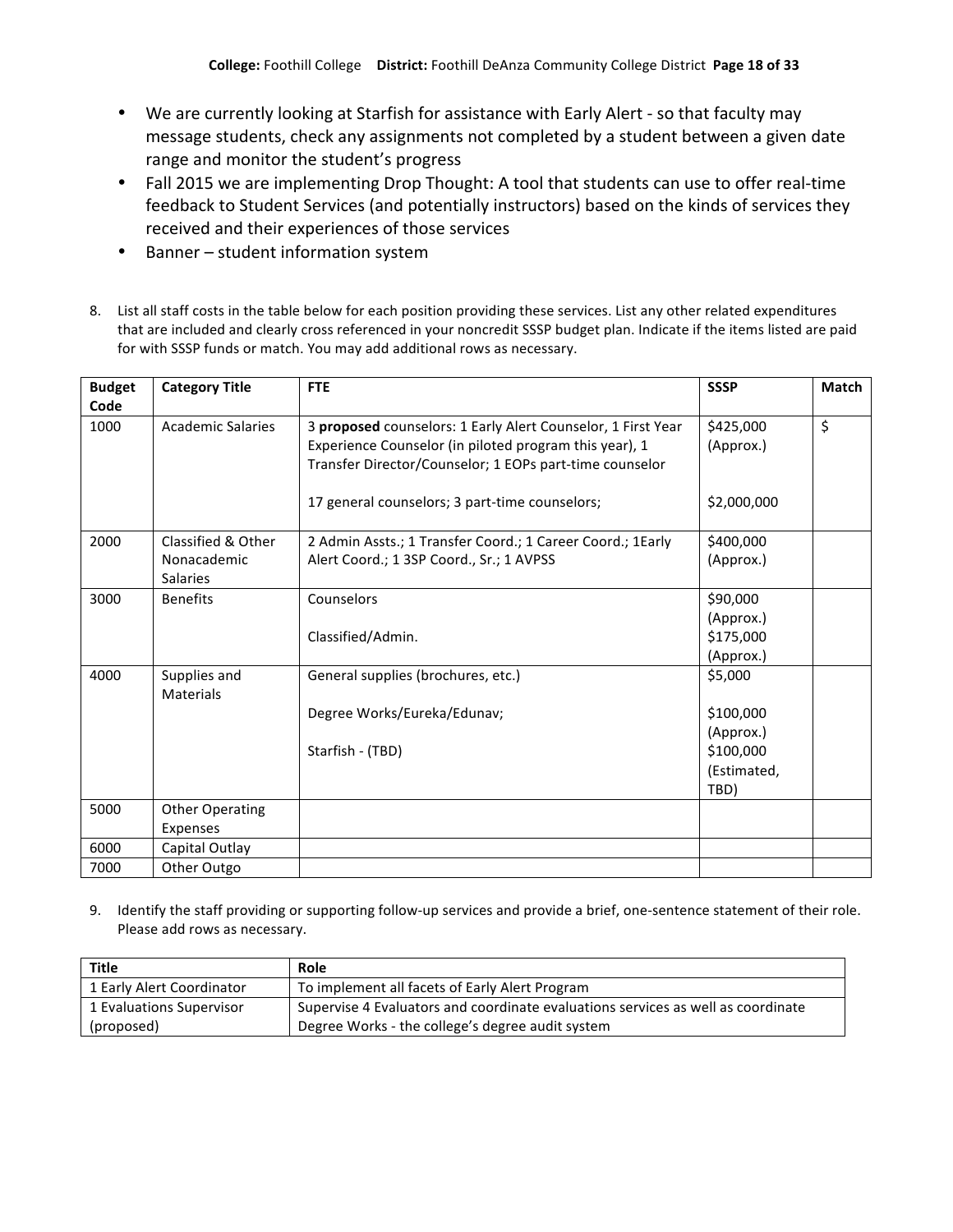#### iv. Follow-Up Services

1. Give a brief and specific overview of the process for noncredit students for follow-up services in accordance with title 5, section 55525.

> Both noncredit students and students who move onto credit classes who are on academic and/or progress probation, disqualification, or are having difficulty with their academic progress in general are encouraged to meet with a counselor. In meeting with a counselor, students are able to discuss impediments in their college career and academic goals. Counselors review their educational plan and help set up students in successful services such as tutorial, disability services, financial aid, psychological services, and special programs such as EOPS/CARE and/or Puente. Counselors also have students take credit counseling courses or noncredit workshops on topics such as college success, career life planning, and study skills to help them get back on track with their goals. These courses are offered face-to-face and online. Counseling appointments are also offered face-toface, via phone and online.

2. Describe the student audience and estimate the number to be served. Note that noncredit at-risk students meeting the definition provided by title 5 are those enrolled in basic skills courses or students who have not identified an education goal and course of study.

| <b>Noncredit students</b>       |      | %   |
|---------------------------------|------|-----|
| <b>Enrolled in Basic Skills</b> | 2913 | 60% |
| Who have not selected a major   | 1269 | 24% |

Source: FHDA IR&P ODS

3. Include an estimate of the annual number of students to be provided these services, and the process to identify them.!

Beginning fall 2015, we will have a more robust Early Alert Program to include a staff program coordinator, a faculty coordinator (as part of load or release time) and a mentoring team of faculty and staff, to assist and support at-risk students. The process to identify students who are at-risk in credit and noncredit classes will be to have the teaching faculty alert the Early Alert Program faculty and staff as to which students are not succeeding in the class, contact the student directly and to form an intervention (referral to tutoring, a counselor, a faculty or staff or student mentor, etc.) for the student to continue on in the class and succeed.

For strictly noncredit students, there is no formal process due to the issue of not receiving grades in class. However, recognizing how we serve noncredit students is currently being discussed on campus. Open communication in regards to student progress in completion of the noncredit course.

- 4. Describe the strategies for addressing the needs of these students, including:
	- Types of services available: Through the new Early Alert program, students will be manually flagged by faculty (until we can implement Starfish to do this), then streamlined through the Early Alert Coordinator to triage the information and make referrals to the counselor, student mentor, tutorial, psychological services, etc. as needed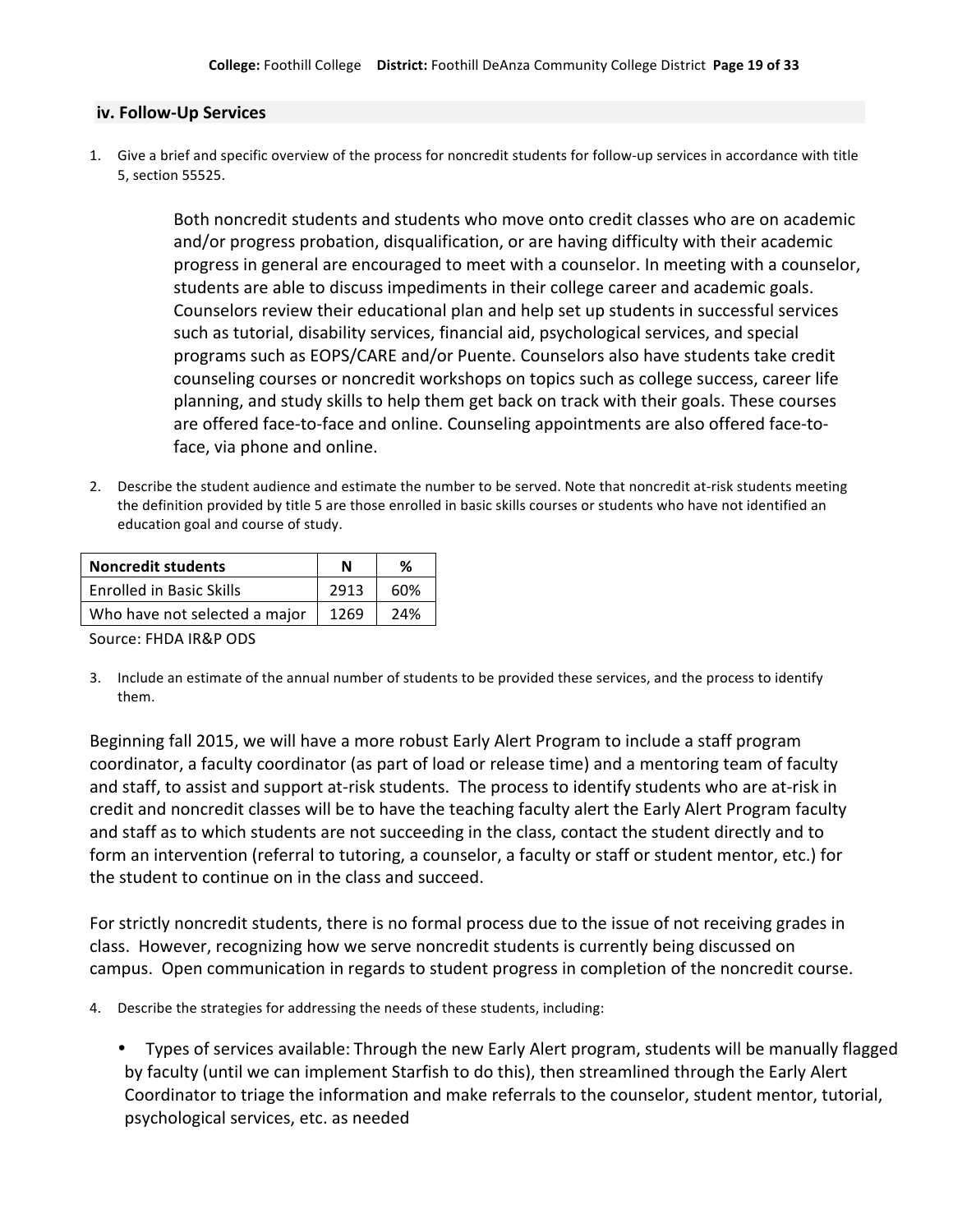- Strategies for providing these services to assist students in selecting an education goal and course of study, and how the services are provided (online, in groups, etc.). Group workshops – to conduct general counseling information and abbreviated education plan; appointments with counselors made through SARS scheduling system; education plans in Degree Works – approved by counselors; online workshops through StudentLingo (e.g. Time Management, Procrastination, Note Taking)
- 5. Include any commercial technology or in-house products used for follow-up. Be sure to include these items in the table below.

(See technology above).

6. List all staff costs in the table below for each position providing follow-up services. List any other follow-up-related expenditures that are included and clearly cross referenced in your noncredit SSSP budget plan.

| <b>Budget</b> | <b>Category Title</b>           | <b>FTE</b>                     | <b>SSSP</b>           | <b>Match</b> |
|---------------|---------------------------------|--------------------------------|-----------------------|--------------|
| Code          |                                 |                                |                       |              |
| 1000          | <b>Academic Salaries</b>        | 1 Faculty Counselor (proposed) | \$100,231.56          | \$           |
|               |                                 | I part-time                    | \$50,000 (Approx.)    |              |
|               |                                 |                                |                       |              |
| 2000          | Classified & Other Nonacademic  | 1 Early Alert Coordinator      | \$62,426.61           |              |
|               | <b>Salaries</b>                 |                                |                       |              |
| 3000          | <b>Benefits</b>                 | Counselors                     | \$37,000 (Approx.)    |              |
|               |                                 | Classified                     | \$23,865.69           |              |
| 4000          | <b>Supplies and Materials</b>   | Computers and general supplies | \$5,000               |              |
|               |                                 | Degree Works/Eureka/Edunav;    | \$120,000 (Approx.)   |              |
|               |                                 | <b>SARS</b>                    |                       |              |
|               |                                 |                                | \$100,000 (Estimated, |              |
|               |                                 | Starfish                       | TBD)                  |              |
| 5000          | <b>Other Operating Expenses</b> |                                |                       |              |
|               |                                 |                                |                       |              |
|               |                                 |                                |                       |              |
| 6000          | Capital Outlay                  |                                |                       |              |
| 7000          | Other Outgo                     |                                |                       |              |

Indicate if the items listed are paid for with SSSP funds or match. You may add additional rows as necessary.

7. Identify the staff providing or supporting follow-up services and provide a brief, one-sentence statement of their role. Please add rows as necessary.

| <b>Title</b>                   | Role                                         |
|--------------------------------|----------------------------------------------|
| <b>Early Alert Coordinator</b> | Coordinate all facets of early alert program |
| Counselor                      | Counsel students in Early Alert program      |
|                                |                                              |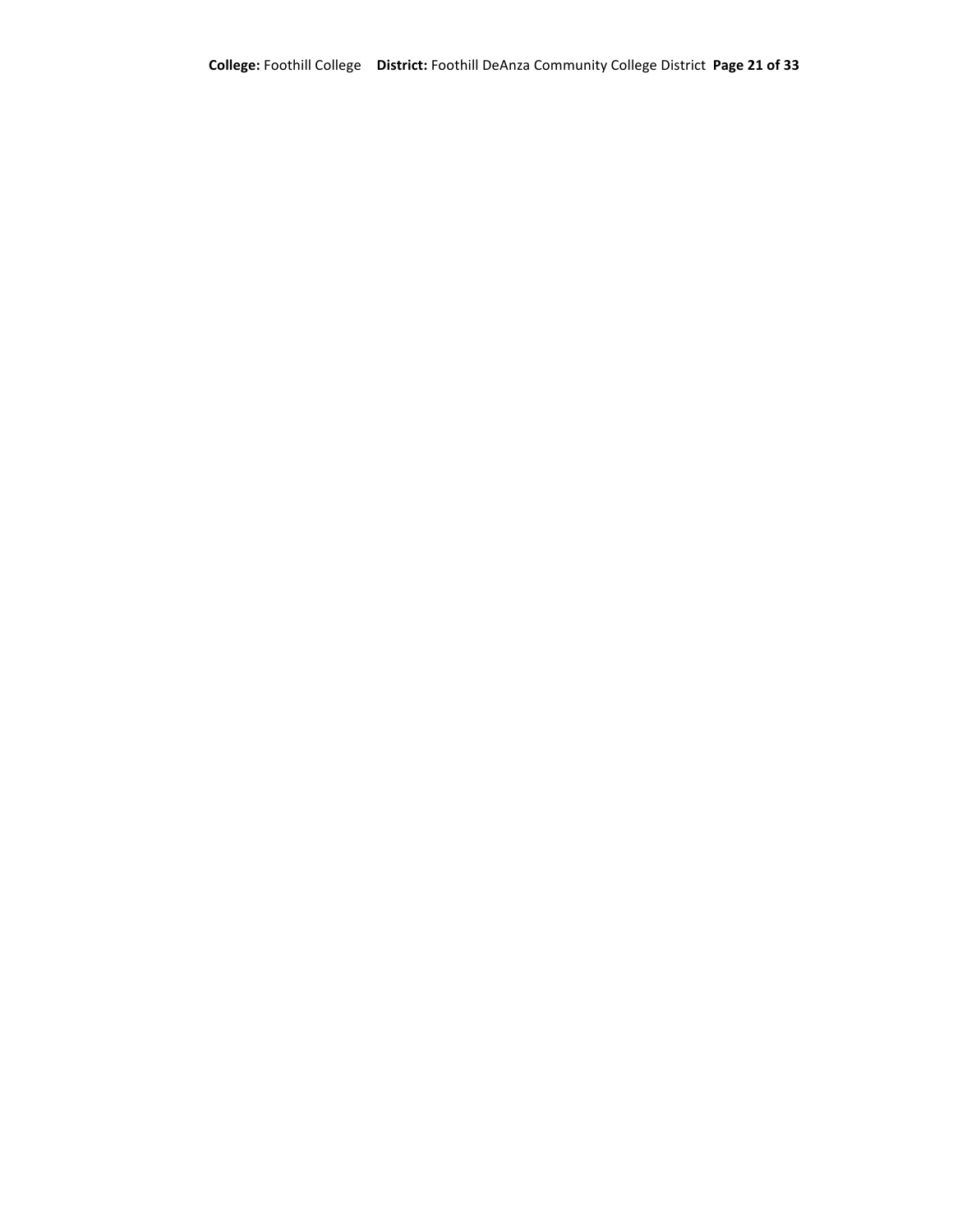# **IIb. Additional Match+Expenditures**

List any match expenditures not previously accounted for in this plan. These expenditures may include Admissions and Records, Transfer and Articulation services, Career Services, institutional research (unrelated to SSSP), institutionally funded tutoring, and supplemental instruction costs for at-risk students. Ensure that expenditures are clearly cross referenced in the budget plan.

| <b>Budget code</b> | Expenditure                 | Amount   |
|--------------------|-----------------------------|----------|
| 1000               | Director STK & ELP          | \$67,113 |
| 2000               | Program Coordinator II- FEI | \$52,609 |
| 3000               | <b>Benefits</b>             | \$35,741 |

# **SECTION III. POLICIES**

i. Exemption Policy

Provide your institution's policy for exempting noncredit students from participation in the required services listed in title 5, section 55520 consistent with the requirements of section 55532.

- No exemption necessary there is no repeatability issue and anyone can take noncredit courses except international or high school students
- No proof of residency is required
- Grades are currently optional open-entry/open exit
- ii. Appeal Policies

Briefly describe the student appeal policies and procedures required under title 5, section 55534 (e.g., priority enrollment, prerequisites, corequisites, etc.) and explain how students can access them.

Foothill College does not have an appeal process for the 3SP, however there is an appeal process for the enrollment priorities process.

Enrollment Priorities for Fall 2015:

Registration requirements are informed by research on factors that lead to student success. The FHDA Enrollment Priorities Committee began meeting in the summer of 2012 and were guided by the following principles:

- 1. Adhere to State of California Title 5 regulations
- 2. The same rules should apply to students at both colleges
- 3. The focus should be on behaviors rather than group status
- 4. Use Student Success Task Force recommendations as a guide, including:
	- $\circ$  An emphasis on students selecting an education goal of transfer, degree, or certificate
	- $\circ$  And emphasis on students selecting a major
- 5. Encourage enrolling full time
- 6. Use Enrollment Priorities to encourage student behaviors important for success by providing them their own data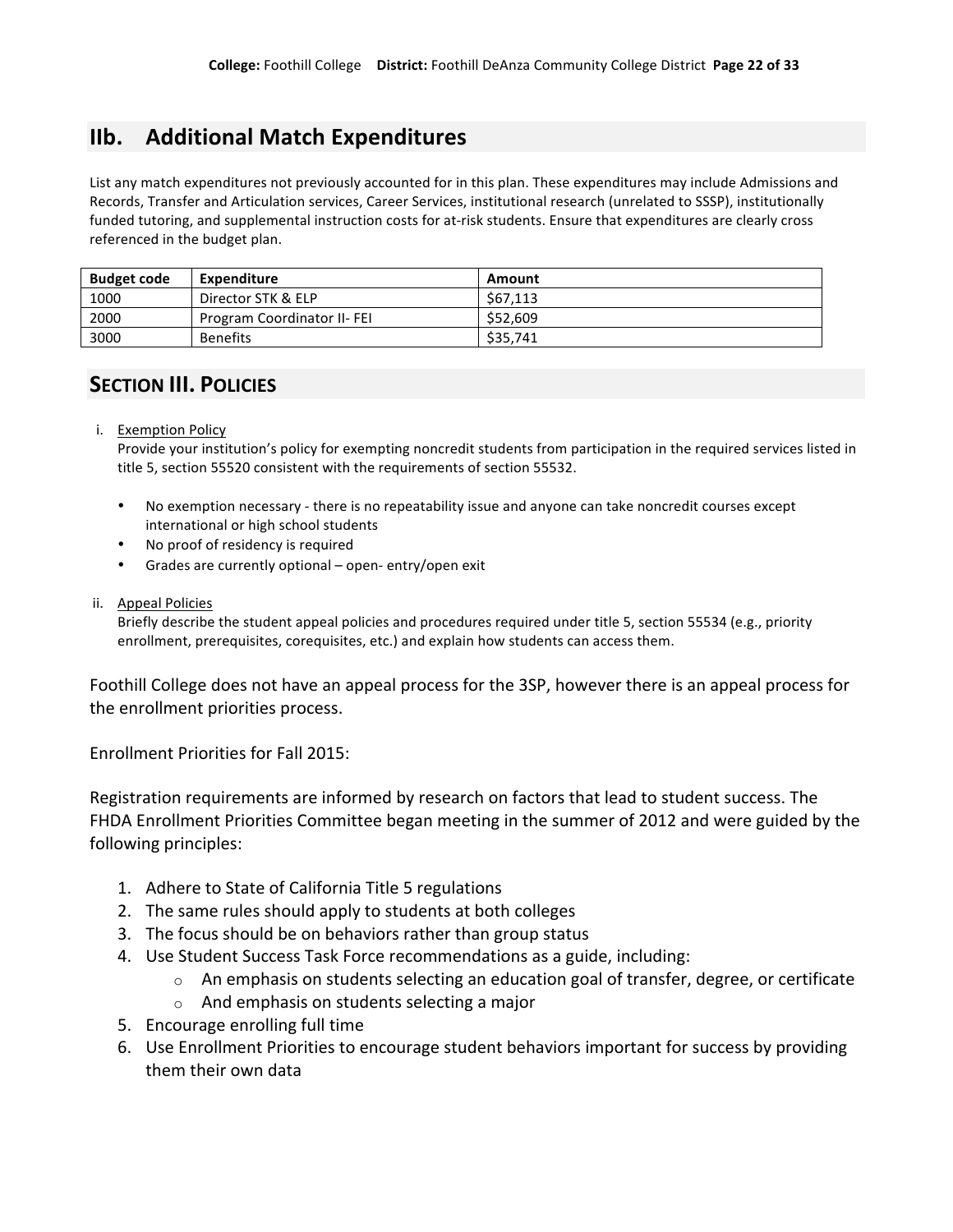The State of California regulations require that new students starting in fall 2014 complete orientation, assessment, and an educational plan before they can receive the highest enrollment priority allowed by the district in any future terms of enrollment. The regulations also state that students need to be in good academic standing and not on academic probation for 2 consecutive terms.

The Foothill requirements include, in addition to the state rules, the selection of an education goal of transfer, degree, or certificate and selection of a major field of study (rather than undecided). A higher priority is given to continuing and returning students enrolling full time (12 units or more). The date and time of initial registration for students not meeting the enrollment priority criteria will be after students who have met the criteria and will be determined by the number of units earned.

### iii. Prerequisite Procedures

Provide a brief description of the procedures for establishing and periodically reviewing prerequisites in accordance with title 5, section 55003 and procedures for considering student challenges.

### **Prerequisite Procedures:**

Provide a description of the college's procedures for establishing and periodically reviewing prerequisites in accordance with title 5 section 55003 and procedures for considering student challenges:

The college's procedures are outlined in the Content Review Process, available at this website: http://www.foothill.edu/staff/Curriculum/documents/Content\_Review\_for\_Requisites.docx

Students can download the Academic Release of Hold(s) Agreement form at www.foothill.edu/reg/forms/hold release agreement.pdf. Students can check what the prerequisites are in Foothill College's online course catalog at http://www.foothill.edu/schedule/catalog.php.

Many courses require the student to have completed prerequisites to enroll. These prerequisites are listed under each course description in the catalog and the Schedule of Classes. Faculty submit all course prerequisites, co-requisites and advisories first their division or department curriculum subcommittee, then once approved they are submitted to the college curriculum committee to review and approve. These are reviewed at least once in a 5-year cycle.

Students who submit written evidence or evidence by performance of sufficient competence through previous training or experience may be permitted to enroll in a course without completing the listed prerequisites if authorized to do so by the instructor or counselor and by the chairperson of the appropriate division.

Prerequisites, co-requisites and advisories are intended to guide the student into courses in which he/she will have the greatest chance for academic success:

• Prerequisite means a condition of enrollment that a student is required to meet in order to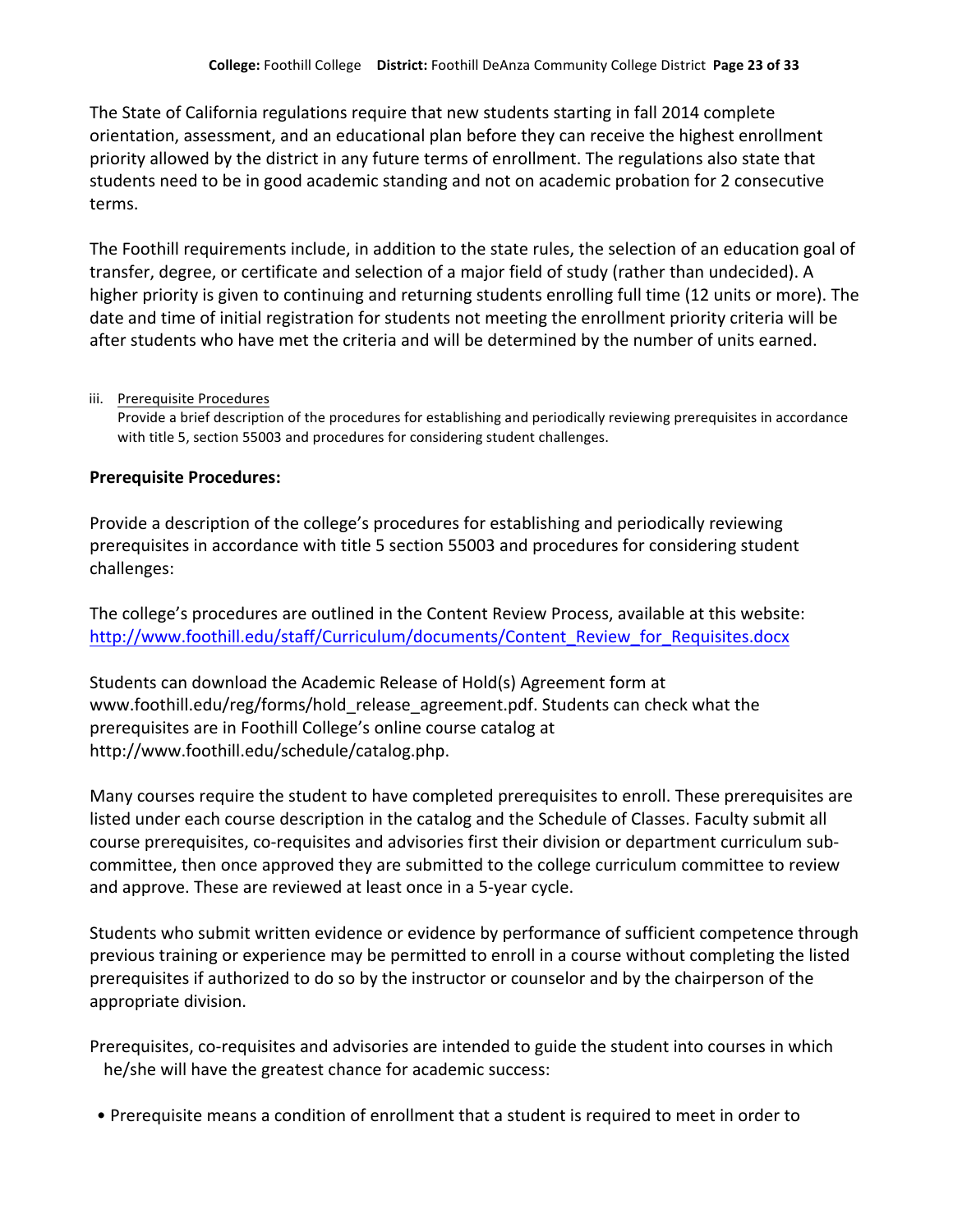demonstrate current readiness for enrollment in a course or educational program

- Co-requisite means a condition of enrollment consisting of a course that a student is required to simultaneously take in order to enroll in a course or educational program
- Advisory of recommended preparation means a condition of enrollment that a student is advised, but not required, to meet before or in conjunction with enrollment in a course or educational program

Challenging prerequisites and co-requisites - students must demonstrate that:

- They have the knowledge or ability to succeed in the course without the prerequisite or co-requisite
- They will be subject to undue delay in attaining their educational goal because the prerequisite or corequisite has not been made reasonably available
- The prerequisite or co-requisite is unlawfully discriminatory or is being applied in an unlawfully discriminatory manner
- The prerequisite or co-requisite has been established in an arbitrary manner

Clearing Prerequisites - students may clear a prerequisite or co-requisite by providing any of the following:

- Proof of coursework taken at another U.S. college or institution
- AP test score of 3 or higher
- Assessment/Placement Exam score (Math, English, ESLL, Chemistry)
- Proof of coursework taken at a college outside the U.S.
- Other/Challenge: if students do not meet any of the above, a prerequisite clearance requires dean or program director approval

To challenge a prerequisite or co-requisite, students need to complete the "Academic Release of Hold(s) Agreement Form" available online at foothill.edu/reg/forms/hold\_release\_agreement.pdf.

Additional information is available at: http://www.foothill.edu/reg/prereqs.php

# **SECTION IV. PROFESSIONAL DEVELOPMENT**

Briefly describe plans for faculty and staff professional development related to implementation of noncredit SSSP. The Professional Development program at Foothill College continues to be a top college priority, as we face many new challenges with technology, accreditation, underrepresented students, returning students, veterans and especially the 3SP. It is important that we continue to provide educational tools and resources to support faculty and staff in effectively supporting the 3SP. Some specific professional development in relation to the 3SP (both credit and noncredit) include:

- Professional Development workshops in regards to Early Alert implementation, use, and faculty input as well as assessment of program
- The assessment evaluations will include data examining the impact on noncredit classes.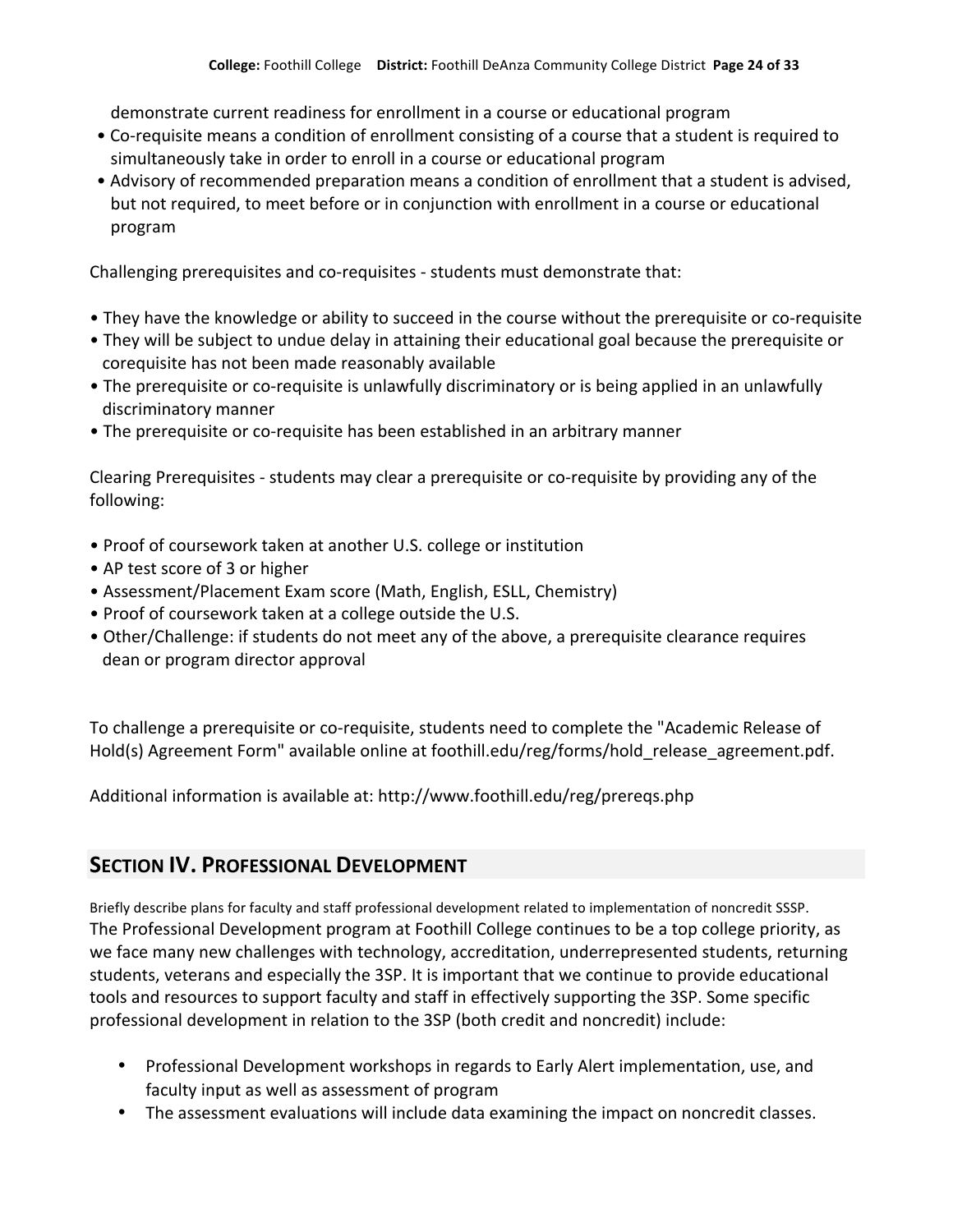- Workshops and trainings on Title IX, with education regarding sexual harassment, including VAWA and Clery Act. So far we have trained faculty and staff representatives to become victim advocates and investigators. Faculty, staff and administrators were also invited to a Title IX consortium with other Bay Area colleges
- Counseling Division meetings to share updates on testing and assessment, evaluations, counseling and educational planning
- Counselors have two, two-hour in-services specifically geared for information sharing, teaching and learning about how to best serve the students and to collaborate the 3SP
- Student Services department meetings and bi-annual retreats updating staff and counselors
- 3SP Advisory Council– combines instructional staff with student services staff to work towards student equity in relation to the 3SP
- The newly formed 3SP, Equity and Basic Skills Collaborative Group also serves to combine what is done in 3SP with other initiatives related to student success
- Basic Skills, Equity, and Special Programs (i.e.: EOPS/CARE/DRC) collaboration in assisting atrisk students with understanding and working though the 3SP criteria
- 3SP All Directors Training for 3SP Coordinator and AVPSS in charge of writing, coordinating and implementing 3SP services on campus
- RP Group Student Success Conference (off-campus site, varies)

Foothill offers professional development online through the following:

Innovative Educator's Go2Knowledge - Go2Knowledge offers workshop topics such as:

- Understanding and assisting At-Risk Populations
- Campus Safety
- Organizational Development
- Student Success Initiatives

## **SECTION V. INSTITUTIONAL RESEARCH**

Briefly describe the types of institutional research that will be provided that directly relates to the provision or evaluation of noncredit SSSP services.

- Studying the transition from noncredit to credit rates
- Assessment of Orientation
- Tracking noncredit certificates earned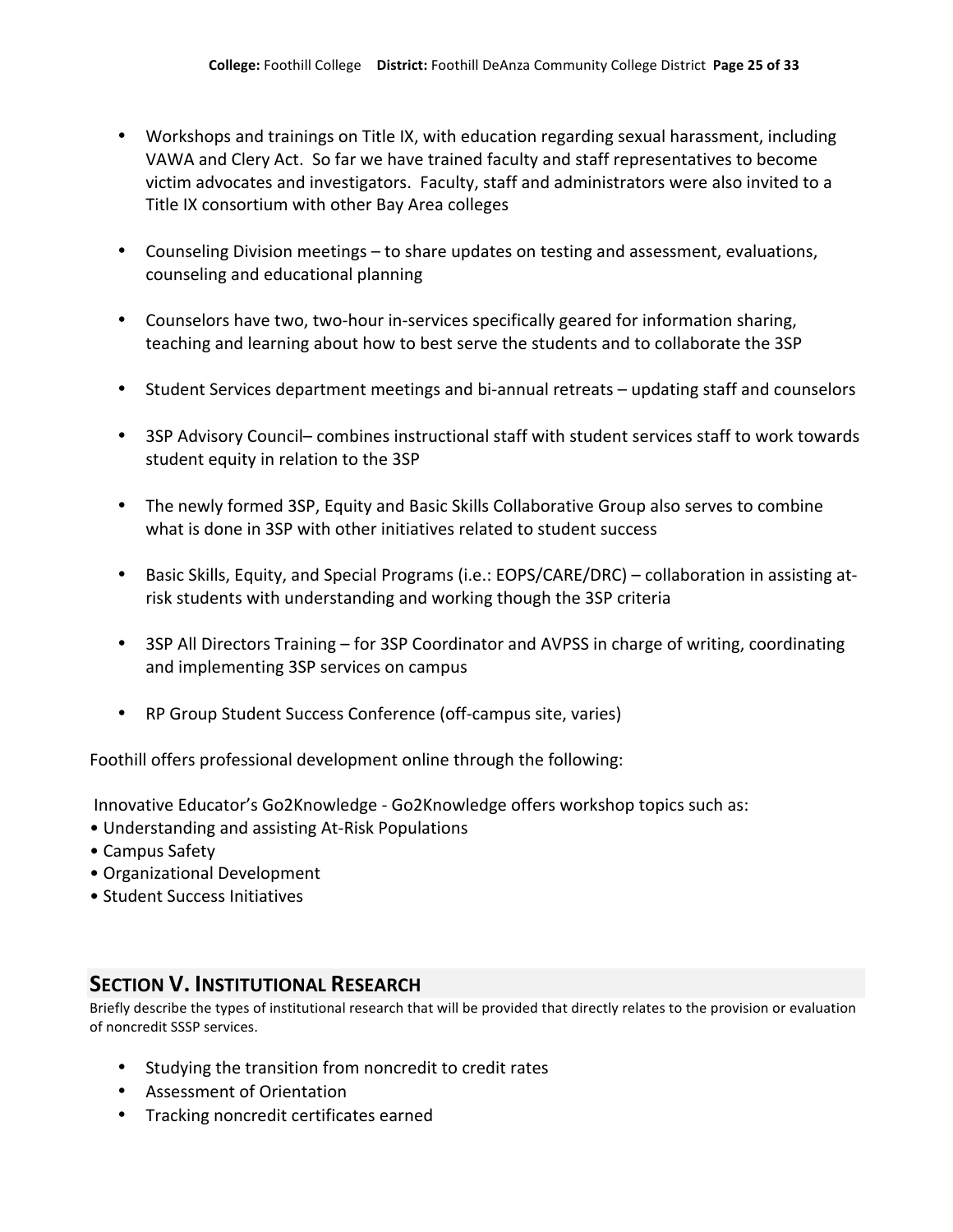- Tracking noncredit students in Early Alert (Math 220)
- Supplemental instruction tracking with regard to pass rates in credit classes

## **SECTION VI. PLAN COORDINATION**

Coordination with Credit SSSP Plan, Student Equity Plan, Basic Skills Initiative and Other Institutional Planning Efforts Briefly describe how the plan and services are coordinated with the credit SSSP plan, student equity plan and other district/campus plans (e.g., categorical programs) and efforts including accreditation, self-study, educational master plans, strategic plans, Institutional Effectiveness, the Basic Skills Initiative, Adult Education, and departmental program review.

- Coordination with 3SP Advisory Council combines instructional staff with student services staff to work towards student equity in relation to the 3SP
- The newly formed 3SP, Equity and Basic Skills Collaborative Group serves to combine what is done in both credit and noncredit 3SP with other initiatives related to student success
- Basic Skills, Equity, and Special Programs (i.e.: EOPS/CARE/DRC/Puente/Pass the Torch/Early Alert) - collaboration in assisting at-risk students with understanding and working though the 3SP criteria
- Adult Education Students can easily transition from adult education programs to take courses at Foothill College, be it credit or noncredit courses. Articulated courses meet major and certificate requirements for certain degrees, especially for vocational and technical programs. This enables students to go directly into more advanced courses when they come to Foothill
- Departmental Program Review, Educational Master Plans and Strategic Plans Collective work in writing the Noncredit 3SP Plan as well as coordinating proposed positions in area program reviews; tying into the EMP and Strategic plans equitable programs and services that are generated within the 3SP Plan as well as Basic Skills and Equity Plans

# **SECTION+VII. ATTACHMENTS**

Please provide a list of attachments to the noncredit SSSP plan and a one-sentence description of each attachment, if the title is not self-explanatory.

The following attachments are required:

Attachment A, Noncredit SSSP Plan Participants. Please attach a listing of all individuals with their job titles, who were involved with creating the plan.

Attachment B, *SSSP Organizational Chart*. Please attach a copy of your SSSP organizational chart and highlight the noncredit SSSP coordinator's position. Please include all positions included in your noncredit SSSP plan and also include any district-level positions if funded out of SSSP. Include district level positions in your plan narrative and budget, as the district will not have its own reporting structure. The colleges within the district will each include the prorated portion of the salary and benefits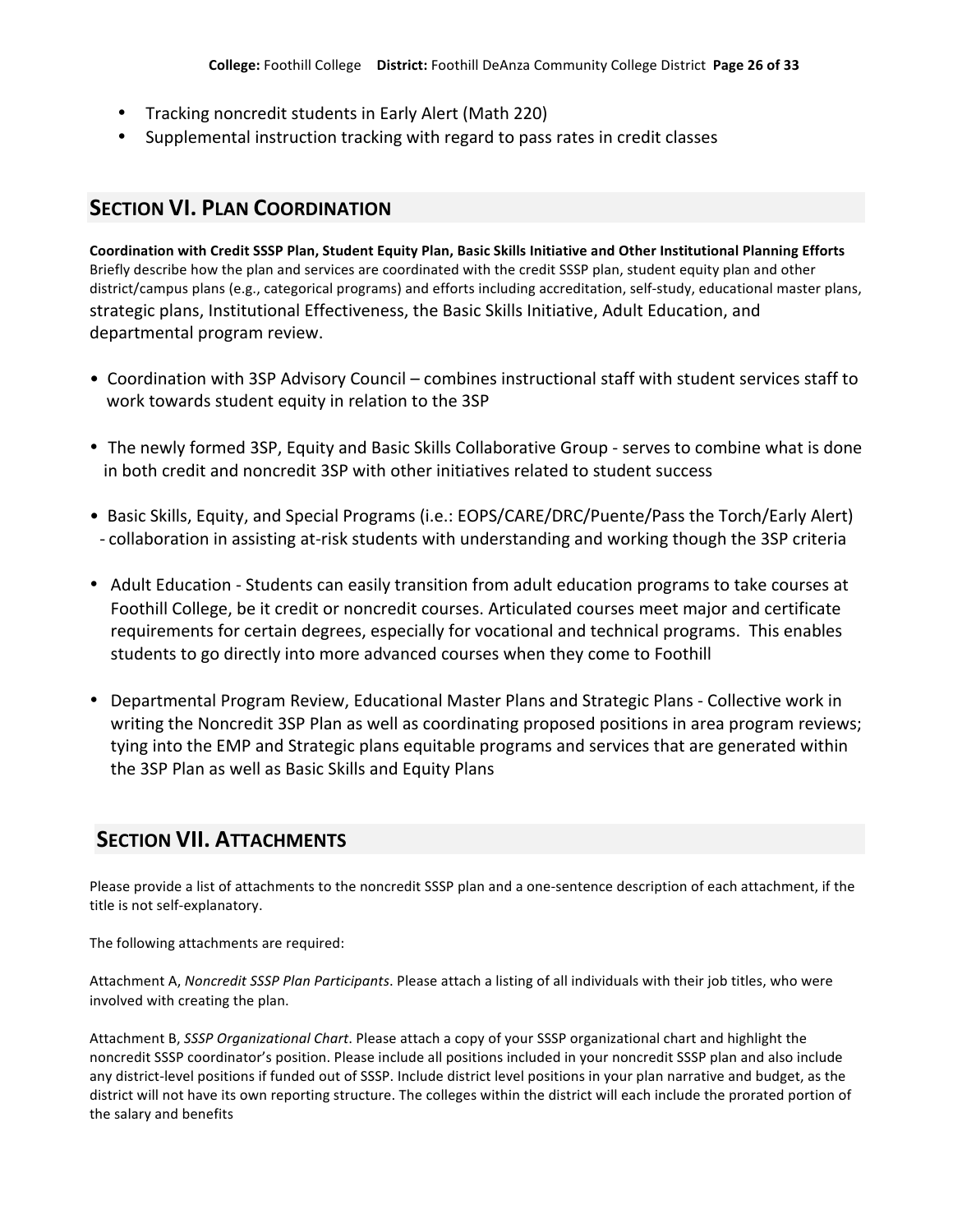If your district has a *district* noncredit SSSP coordinator, please attach a copy of the district Student Services organization chart, and highlight the district coordinator's position (if it is not identified as such on the chart).

Attachment C, Noncredit SSSP Advisory Committee. Attach a list of the members of your noncredit SSSP advisory committee and their positions. If noncredit SSSP is addressed by the college's SSSP committee, please include information from that group.

Attachment D, Other (optional). Additional attachments may include noncredit SSSP forms or templates to illustrate responses. You may also submit links to any relevant documents, handbooks, manuals or similar materials that your district/campus has developed as noncredit SSSP materials.

#### **ADDITIONAL INFORMATION**

Questions regarding the development and submission of the noncredit SSSP plan may be directed to: noncreditSSSP@cccco.edu.!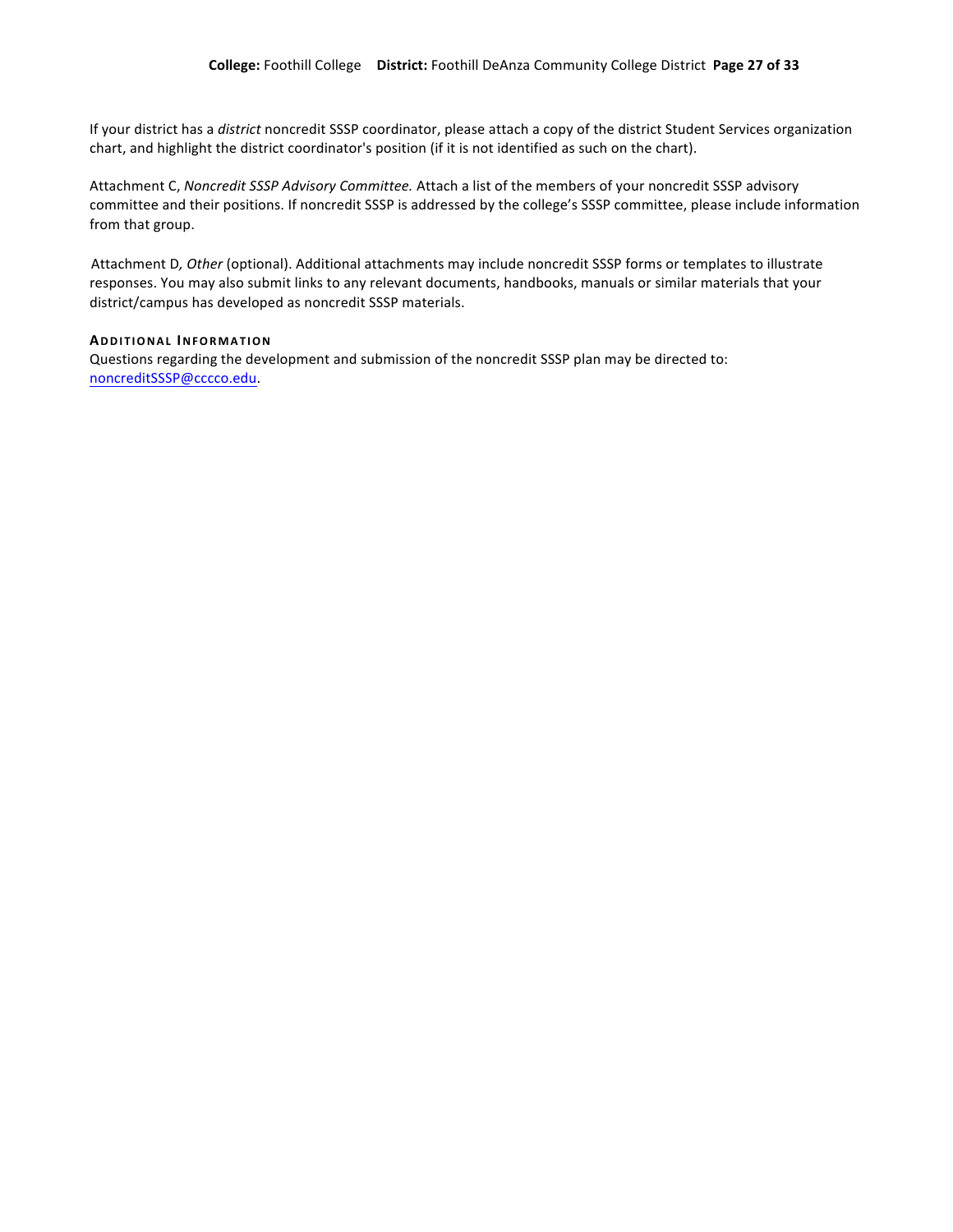# **Attachment+A Noncredit+SSSP Plan+Participants**

Title 5 Section 55510 (11)(b) requires that the plan "be developed in consultation with representatives of the academic senate, students, administrators, and staff with appropriate expertise." Please list the persons and their stakeholder group (e.g., Student Senate, Academic Senate, Curriculum Committee, etc.), of the individuals who participated in the development and writing of this plan. Add more pages as needed.

| 1. Name: Denise Swett                     | Title: Vice President of Student Services               |
|-------------------------------------------|---------------------------------------------------------|
| Stakeholder Group: Student Services       |                                                         |
| 2. Name: Laureen Balducci                 | Title: Associate Vice President of Student Services     |
| Stakeholder Group: Student Services       |                                                         |
| 3. Name: Carolyn Holcroft                 | Title: Academic Senate President                        |
| Stakeholder Group: Academic Senate        |                                                         |
| 4. Name: Karen Smith                      | <b>Title: Classified Senate President</b>               |
| Stakeholder Group: Classified Senate      |                                                         |
| 5. Name: Rebecca Askerstrand              | Title: Student Senate Representative                    |
| Stakeholder Group: ASFC (Student Senate)  |                                                         |
| 6. Name: Choi Hou Leong                   | Title: Student Senate Representative                    |
| Stakeholder Group: ASFC (Student Senate)  |                                                         |
| 7. Name: Andrew LeManque                  | Title: Associate Vice President of Academic Affairs     |
| Stakeholder Group: Academic Affairs       |                                                         |
| 8. Name: Nazy Galoyan                     | Title: Dean of Enrollment Services                      |
| Stakeholder Group: Student Services       |                                                         |
| 9. Name: Teresa Ong                       | Title: Dean of Disability Services & Veterans Resources |
| Stakeholder Group: Student Services       |                                                         |
| 10. Name: Thom Shepard                    | Title: Acting Dean of Student Affairs                   |
| Stakeholder Group: Testing and Assessment |                                                         |
| 11. Name: Lan Truong                      | Title: Dean of Counseling and Special Programs          |
| Stakeholder Group: Student Services       |                                                         |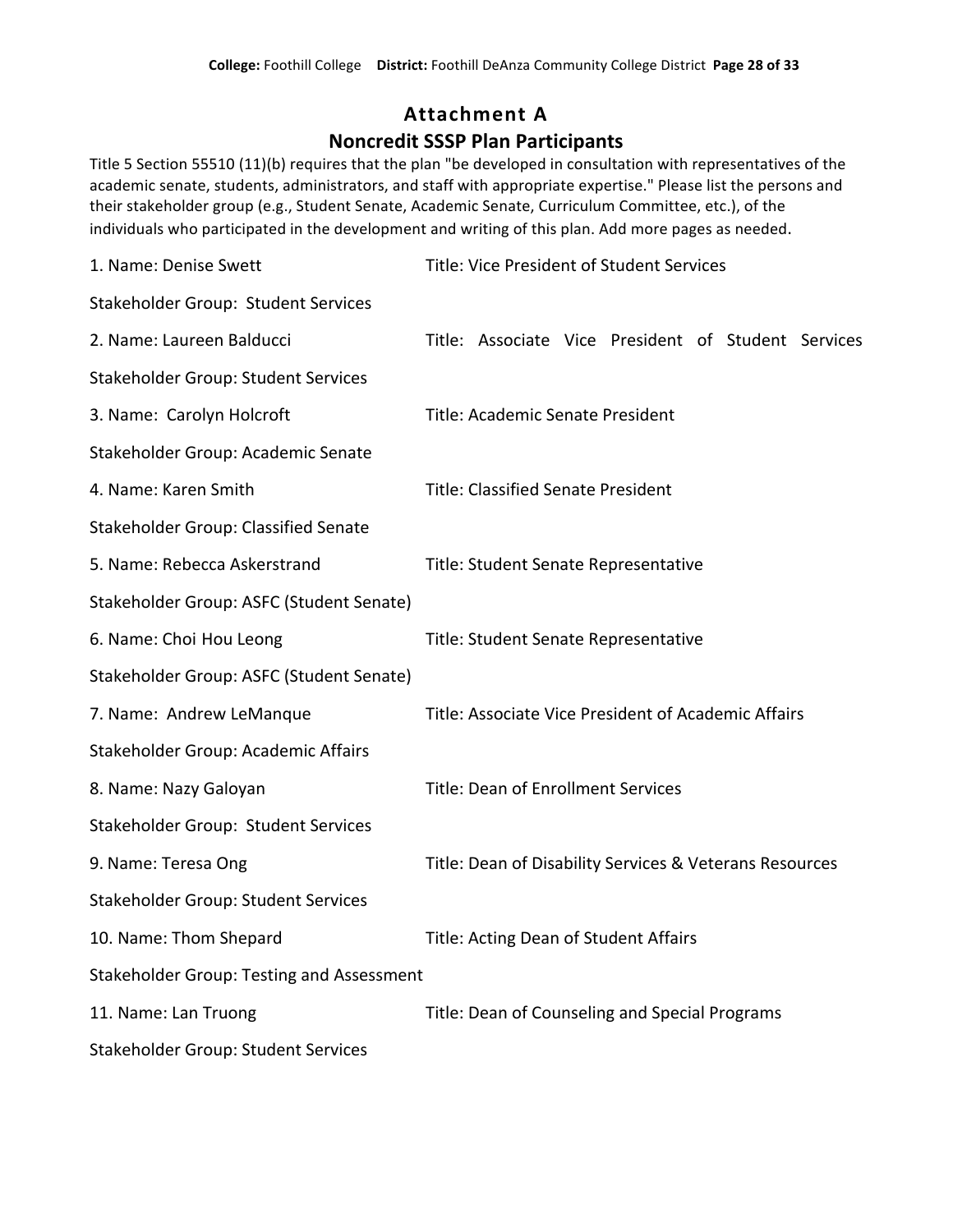| 12. Name: Isaac Escoto                                                  | Title: Counselor/Curriculum Chair                       |
|-------------------------------------------------------------------------|---------------------------------------------------------|
| 13. Name: LeeAnn Emanuel                                                | Title: Counselor                                        |
| Stakeholder Group: Student Services                                     |                                                         |
| 14. Name: Liz Leiserson<br>Stakeholder Group: Student Services          | Title: Research Analyst                                 |
| 15. Name: April Henderson<br><b>Stakeholder Group: Student Services</b> | Title: Interim EOPS/CARE Supervisor                     |
| 16. Name: Casie Wheat<br>Stakeholder Group: Student Services            | <b>Title: Acting Assessment Supervisor</b>              |
| 17. Name: Antoinette Chavez<br>Stakeholder Group: Student Services      | Title: Adult Learner & Community Ambassador Coordinator |
| 17. Name: Marco Tovar<br><b>Stakeholder Group: Student Services</b>     | <b>Title: School Relations Specialist</b>               |
| 18. Name: Amanda Kolstad<br><b>Stakeholder Group: Student Services</b>  | Title: Program Coordinator, Senior, for 3SP             |
|                                                                         |                                                         |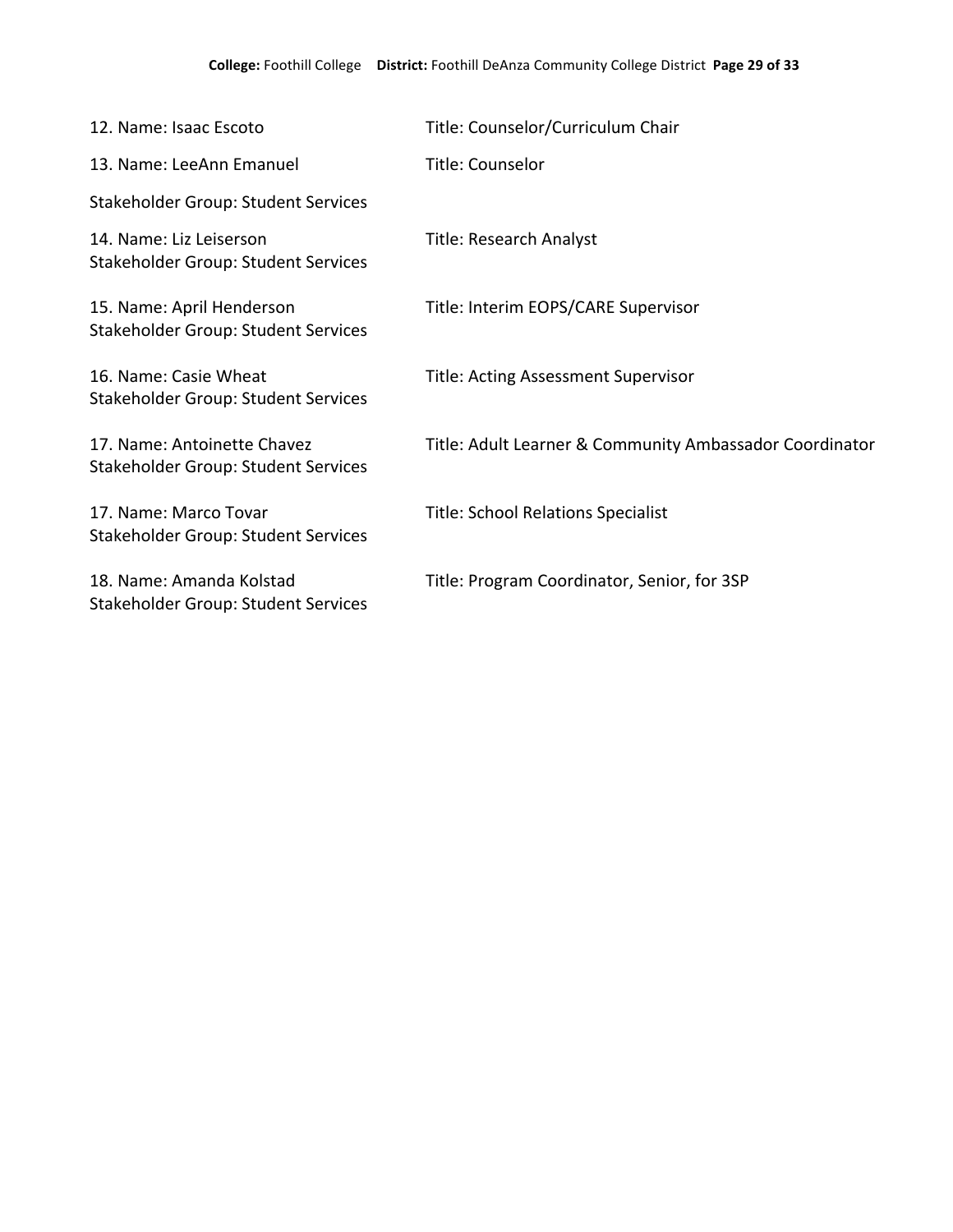### **ATTACHMENT+B**

## **FOOTHILL COLLEGE ORG CHART**



 $---$  indicates liaison function

President's Direct Reports -Page1 VicePresidents'Direct Reports -Page2 July27,2015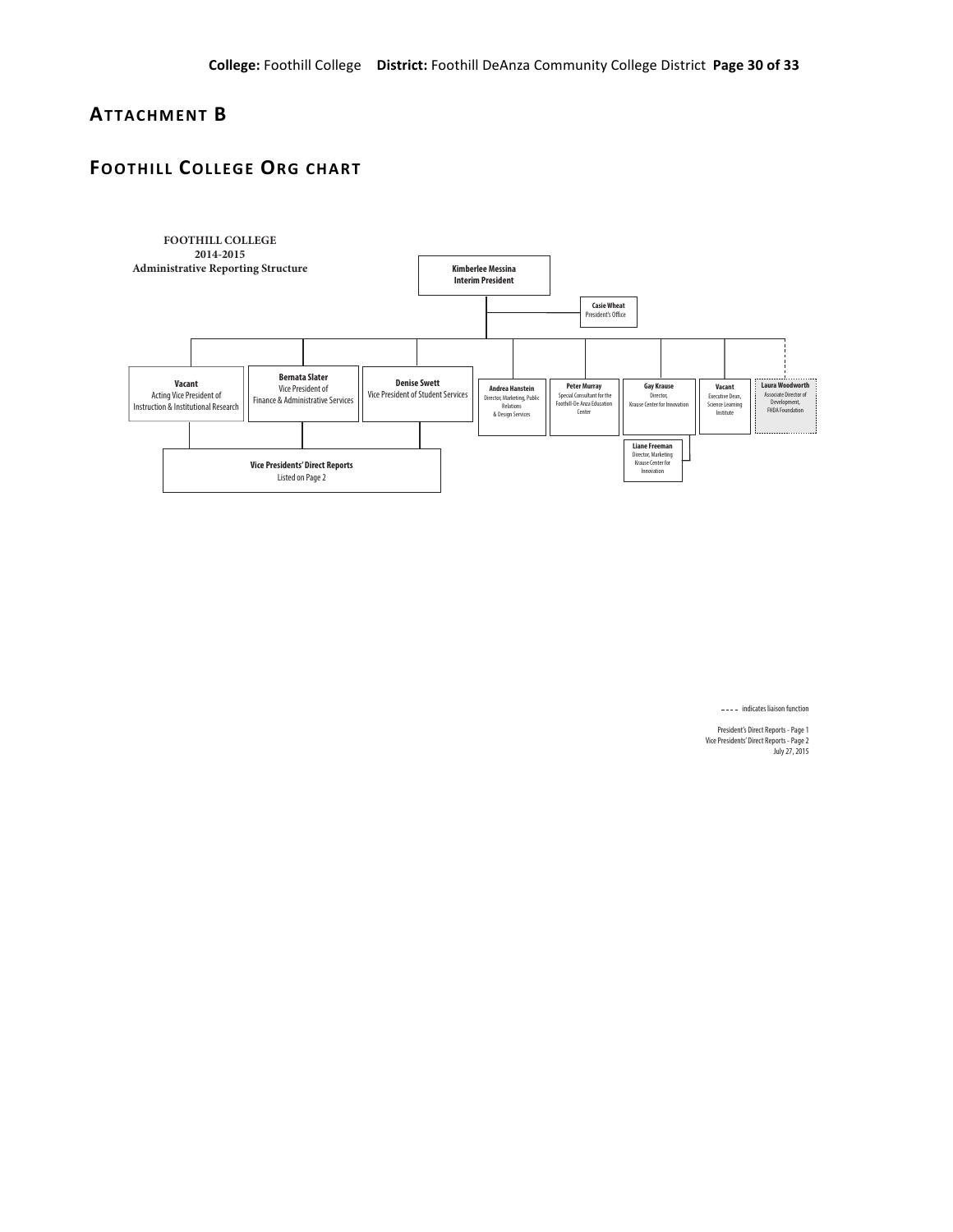# **ATTACHMENT C: 3SP ADVISORY GROUP**

LAUREEN BALDUCCI, AVPSS, TRI-CHAIR CAROLYN HOLCROFT, ACADEMIC SENATE PRESIDENT, TRI-CHAIR KAREN SMITH, CLASSIFIED SENATE PRESIDENT, TRI-CHAIR AMANDA KOLSTEAD-STOBAUGH, 3SP COORDINATOR ANDREW LA MONQUE, AVPI NAZY GALOYAN, DEAN OF ENROLLMENT LAN TRUONG, DEAN OF COUNSELING PAUL STARER, DEAN OF LANGUAGE ARTS TERESA ONG, DEAN OF BEHAVIORAL AND SOCIAL SCIENCES SAN LU, INTERIM DEAN OF DISABILITY RESOURCE CENTER CASIE WHEAT, INTERIM ASSESSMENT CENTER SUPERVISOR KATIE HA, INSTRUCTOR, SUPPLEMENTAL INSTRUCTION - ENG AND ESL ISAAC!ESCOTO, COUNSELOR/INSTRUCTOR LIZ LEISERSON, RESEARCH ANALYST MARCO TOVAR, STUDENT SUCCESS SPECIALIST REBECCA ACKERSTRAND, ASFC STUDENT REPRESENTATIVE